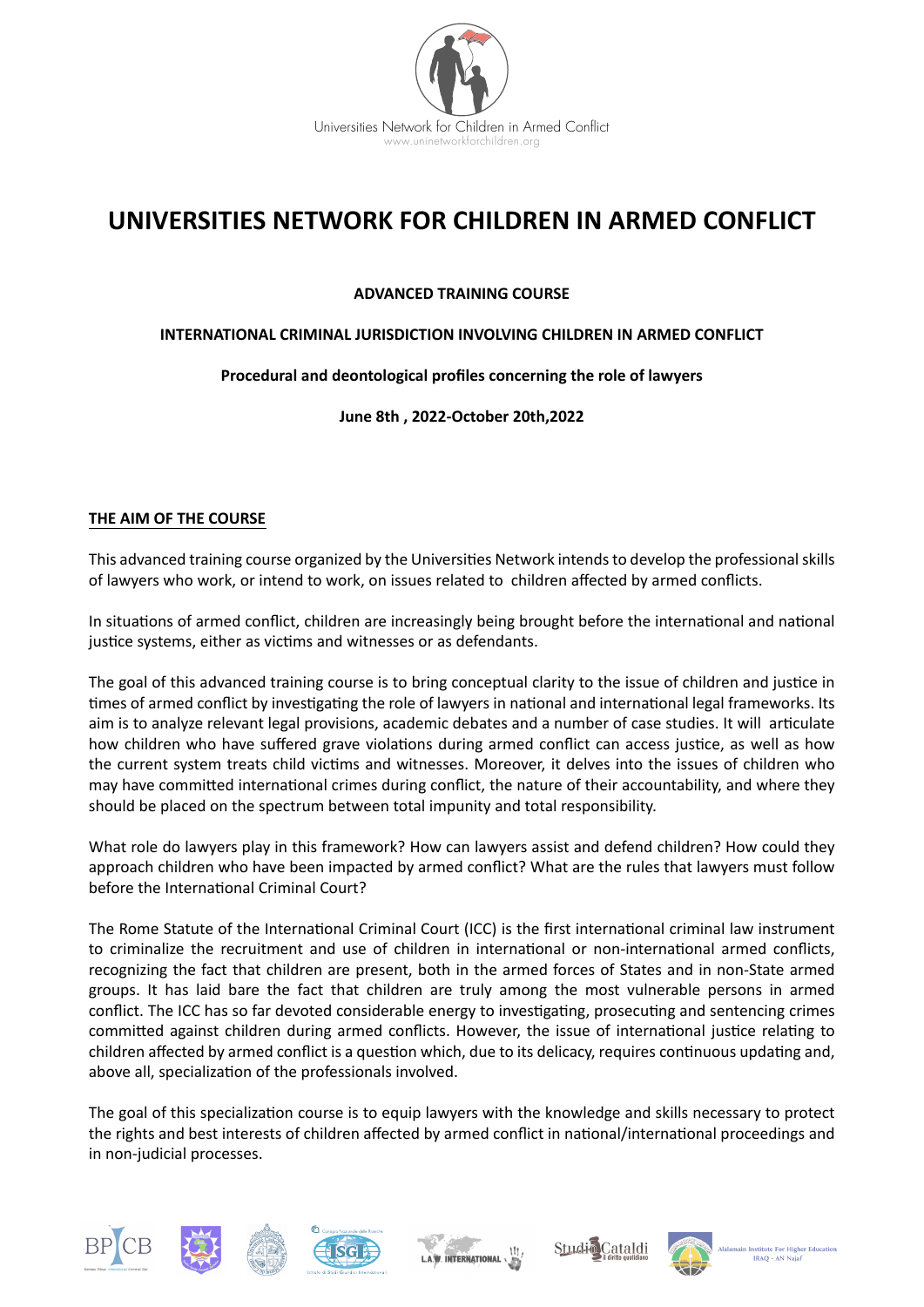

### **STRUCTURE OF THE SPECIALIZATION COURSE**

The course is divided into 2 modules.

The first module (9 days + 1 day test of 3 hours each for 30 hours in total) will give a general overview of the major provisions of human rights law, international humanitarian law and international criminal law.

The second module (17 days + 1 day exam of 3 hours each for 54 hours in total) will address the particular aspects of the role of lawyers representing children as victims and witnesses or defendants before national and international courts.

Each module will take a theoretical and practical approach, and will include simulations and analysis of relevant case law.

Lessons will be taught by professors, experts, judges and lawyers with experience in national and international proceedings, including before International Tribunals and the International Criminal Court.

The advanced training course is 84 hours in total. It will take place two days per week for 3 hours each day (2 p.m. - 5 p.m. CET)

At the end of the training course, and after the final exam, the best candidates will have the opportunity to undertake an internships at the ICC and NGO's working in the field. The organizer will provide scholarships to the best candidates. More information will be given during the training.

One of the scholarship will be dedicated to the former Italian Ambassador to Australia, Mrs. Francesca Tardioli, who passed away prematurely in 2022, for her deep commitment to human rights protection.

The deadline for the enrollment is the 30th of May.











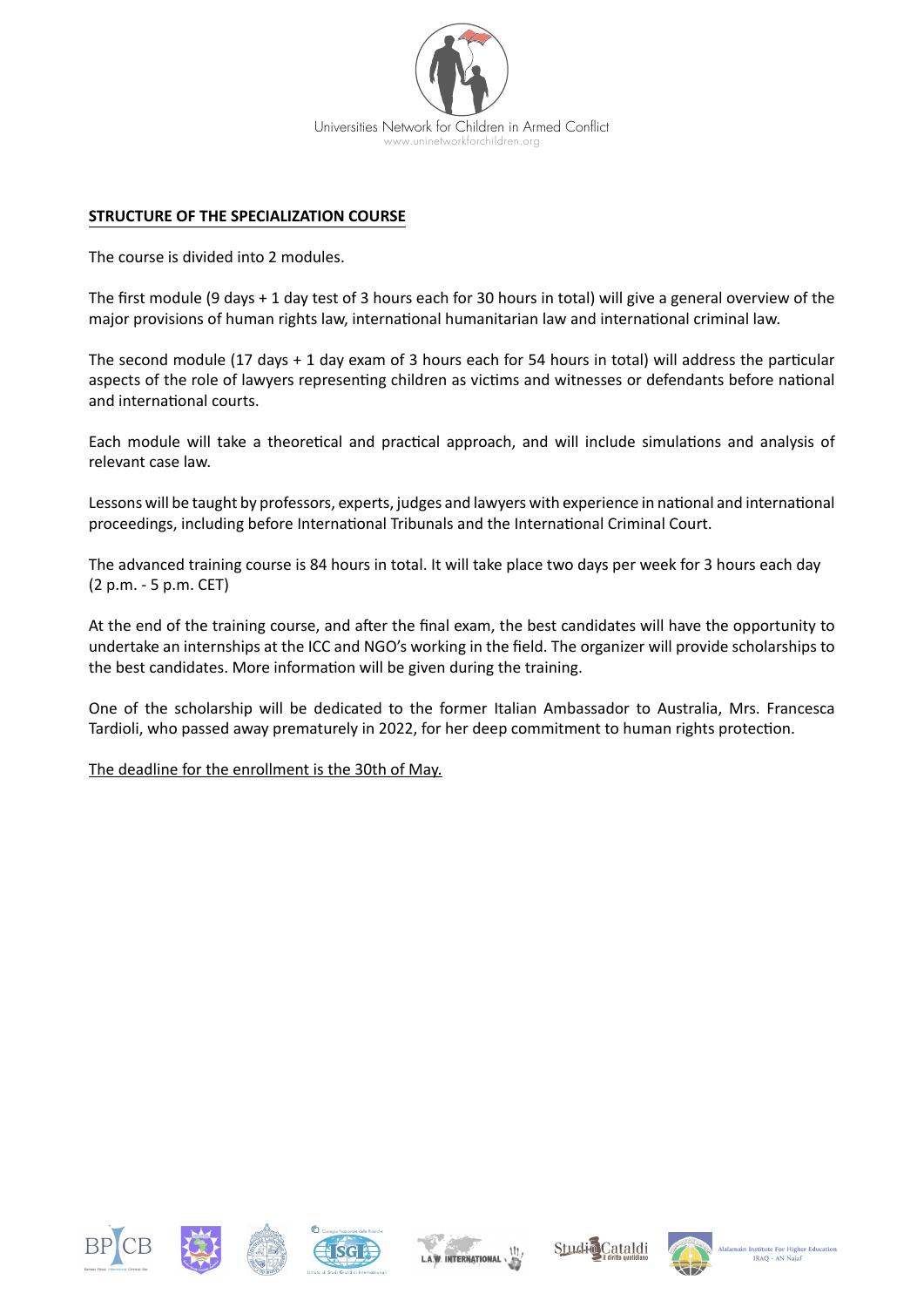

#### **CONTENTS OF THE MODULES**

**Welcome addresses**: Mrs VIRGINIA GAMBA DE POTGIETER, *Special Representative of the Secretary-General for Children and Armed Conflict* Mr. KARIM A.A. KHAN QC, *ICC Prosecutor* 

# **FIRST MODULE**

# **GENERAL OVERVIEW: KEY KNOWLEDGE OF INTERNATIONAL HUMANITARIAN LAW, INTERNATIONAL HUMAN RIGHTS LAW AND INTERNATIONAL CRIMINAL LAW**

(9 days + 1 day exam)

### **8 June 2022**

**First Day: The phenomenon of children in armed conflict. The concept of child-specific needs in armed conflict.**

The lesson will examine the situation of children in armed conflict by exploring the general framework of new modern conflicts, as well as the international (UN), and the regional system approach to armed conflicts.

*1.1 Children in armed conflicts: current data and analysis of the geopolitical situation.*

*1.2 The United Nations system and the Office of the Special Representative of the UN Secretary-General for Children and Armed Conflict.*

*1.3 The Regional systems to combat the phenomenon of children in armed conflict.*

# **9 June 2022**

# **Second Day: The development of Human Rights Law (HRL). The protection of children under HRL.**

This lesson will analyze the rights afforded to children by the main human rights law legal tools.

- *2.1 The 1989 Convention on the rights of the child (CRC).*
- *2.2.The CRC Optional Protocol.*
- *2.3. Who are children? Analysis of the adequacy of the ICRC and its Protocol to the current armed conflicts.*

# **16 June 2022**

**Third day: The development of International Humanitarian Law (IHL). The protection of children under IHL.**

This lesson will focus on how International Humanitarian Law provides protection for children in the event of armed conflict, either of international or non-international nature.

- *3.1 International and non-international armed conflict. The modern conflicts and their challenges.*
- *3 2. The Geneva Conventions of 1949 (GCIII and GCIV).*
- *3.3. The Additional Protocols of 1977 (API and APII).*

# **17 June 2022**

# **Fourth day: Introduction to International Criminal Law (ICL).**

This lesson will explore the evolution of the International Criminal Law through the examination of the international criminal bodies from the Nuremberg Tribunal to the International Criminal Court. *4.1. The Nuremberg Tribunal and the affirmation of the International Criminal Law.* 











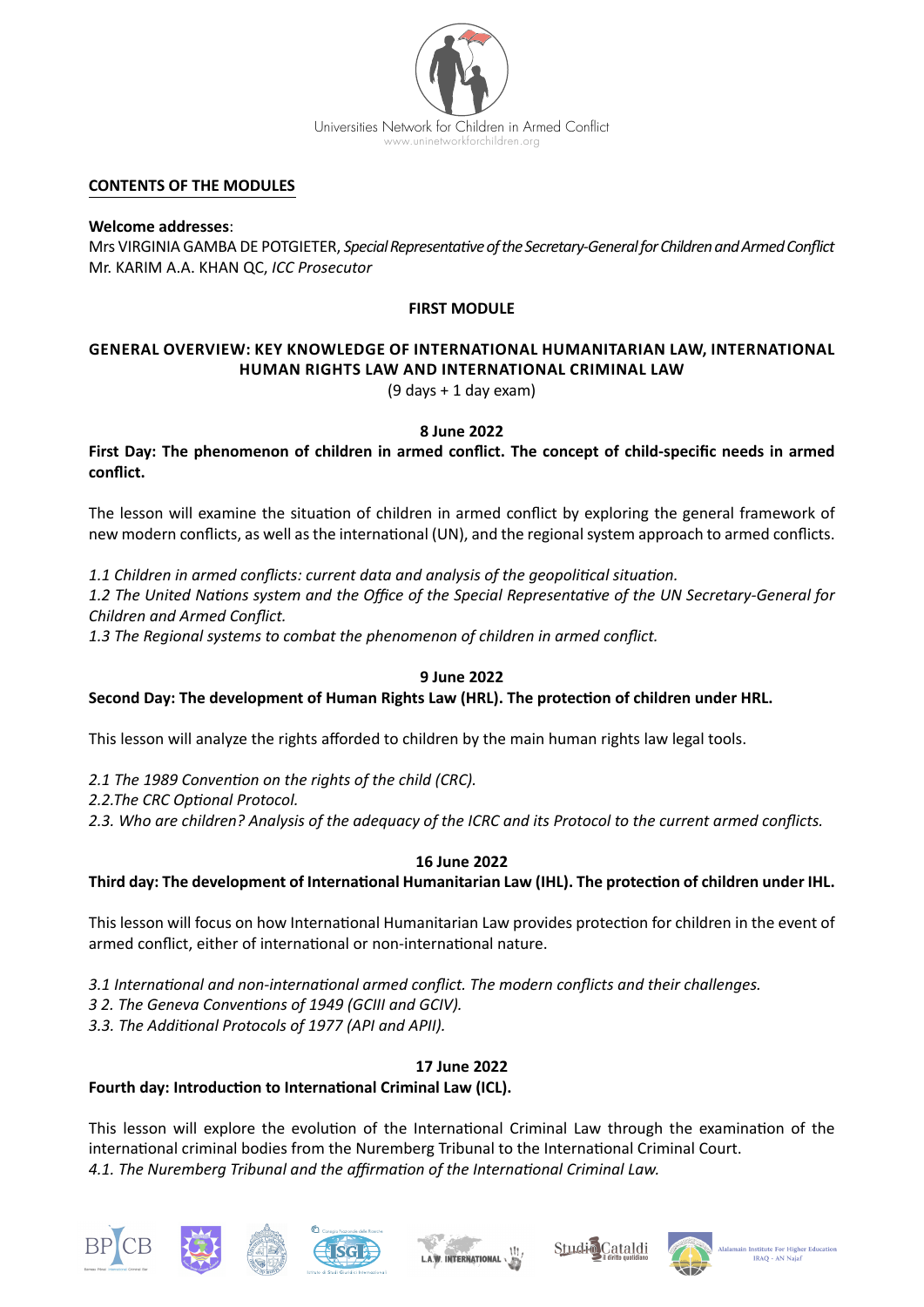

# *4.2 The International ad hoc Tribunals and Hybrid Courts.*

*4.3 The International Criminal Court.*

### **22 June 2022**

### **Fifth day: Soft law instruments to protect children in armed conflict.**

This lesson will analyze the soft law instruments addressing the issue of children in armed conflict and their impact on the protection of children in armed conflict.

*5.1 The Paris Principles and Guidelines on Children Associated with Armed Forces or Armed Group. 5.2 The Vancouver Principles. 5.3 The Safe Schools Declaration*.

#### **23 June 2022**

# **Sixth day: The six grave violations of children's rights in armed conflict.**

This lesson will analyze the first Resolution on children and armed conflict adopted by the United Nations Security Council in 1999, placing the issue of children affected by the armed conflict on the Council's agenda and identifying the six grave violations affecting children in armed conflict.

*6.1 Killing and maiming of children.*

*6.2 Recruitment and use of children by armed forces and armed groups.*

*6.3 Sexual violence against children.*

*6.4 Abduction of children.*

*6.5 Attacks on schools and hospitals.*

*6.6 Denial of humanitarian access for children.*

# **29 June 2022**

#### **Seventh day: Sexual and gender-based crimes against children.**

This lesson will analyse the crimes with a gender component which have long been neglected in ICL and the developments towards accountability for said crimes. Armed conflicts have the potential to exacerbate preexisting gender dynamics, making them more regressive or restrictive. The various ways in which girls and boys are recruited and used by armed groups in conflict are frequently reflective of these different gender dynamics. Although roles can and do overlap, the division of labor between boys and girls can reflect stereotypical gender roles as well as preconceived notions about their relative physical strength and personal capacities.

*7.1 Sexual and gender-based crimes (SGBC) against children.*

*7.2 Recruitment and Girls' voluntary participation in armed conflict.*

*7.3 Disarmament, demobilization, reintegration programs.* 

*7.4. Social stigmatization attached to SGBC.*

# **30 June 2022**

**Eight Day: Analysis of Case Law.**

**6 July 2022**

**Ninth day: Analysis of Case Law: a gender perspective.**

**Tenth Day: First Module's Final test**.

**7 July 2022**











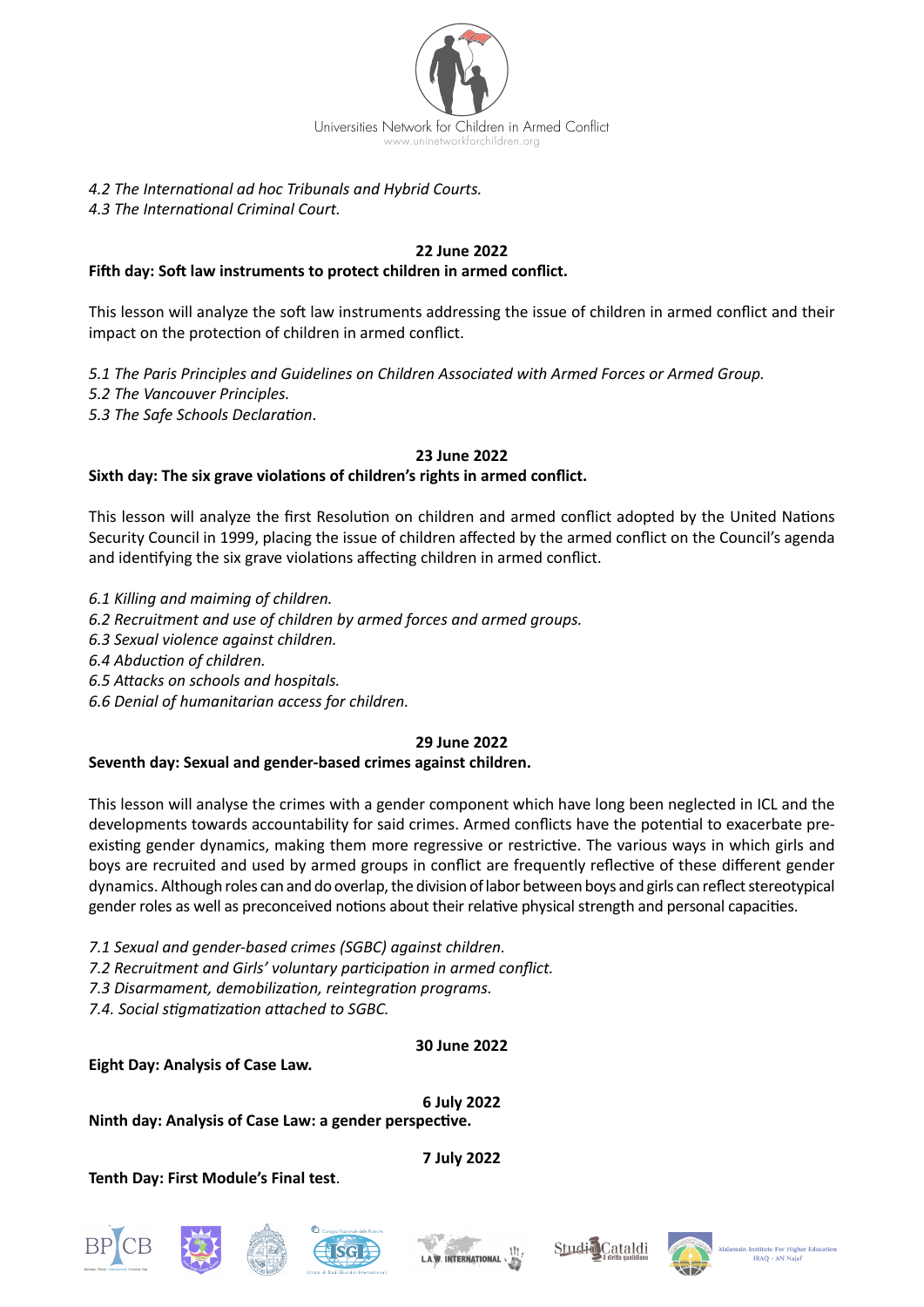

# **SECOND MODULE**

#### **THE ROLE OF LAWYERS BEFORE THE ICC IN CASES INVOLVING CHILDREN AFFECTED BY ARMED CONFLICTS**

*(17 days + 1 day of final exam)*

# **13 July 2022**

# **First Day: What is justice for Children?**

This lesson will examine how children are increasingly becoming targets of recruitment, attacks, and subject to SGBC in modern warfare. Children are involved in criminal activity as well. Mechanisms put in place to deliver justice may face significant challenges. Although national courts bear the primary responsibility for prosecuting international crimes, in many States affected by armed conflict the infrastructure of the judicial system is often either virtually non-existent or inadequate. Judges, prosecutors, lawyers, and court administrators may have fled, or been victims of the conflict themselves, or cannot be trusted to be independent. By the time the judicial system is functioning again, many years may have passed and the children's recollection of the details of the crimes they have witnessed may be less clear. Also, other aspects can affect justice like the tension between the State's search for reconciliation and the need for accountability for human rights violations; a lack of both, financial and human, compensation or reparation for children's loss of childhood and for the harms suffered. Moreover, children's accountability addresses a contentious issue: where should children be placed on the spectrum between total impunity on one end and total responsibility on the other?

- *1.1. Challenges to justice for children.*
- *1.2. Ending impunity and children accountability.*
- *1.3. Maximizing justice for children.*

#### **14 July 2022**

#### **Second Day: Children as victims and witnesses in judicial proceedings and non-judicial processes.**

This lesson will examine how children perceive the accountability of those who violate their rights, as well as the processes and main challenges of children participating in the justice system, and the need for children to be protected as victims and witnesses in both judicial and non-judicial mechanisms, such as international courts and tribunals and Truth and Reconciliation Commissions (TRCs).

- *2.1. Challenges regarding the participation of children in judicial proceedings and non-judicial processes.*
- *2.2. The issue of protection of children in judicial proceedings.*

*2.3. Special measures in judicial proceedings.*

#### **20 July 2022**

# **Third-Day: The sociological and psychological approach to children affected by armed conflict and involved in criminal proceedings.**

This lesson will examine the best practices to interact and communicate with children affected by armed conflict, including techniques for explaining complex legal matters and questioning. A special emphasis will be placed on analyzing the psychosocial environments of children affected by armed conflict.











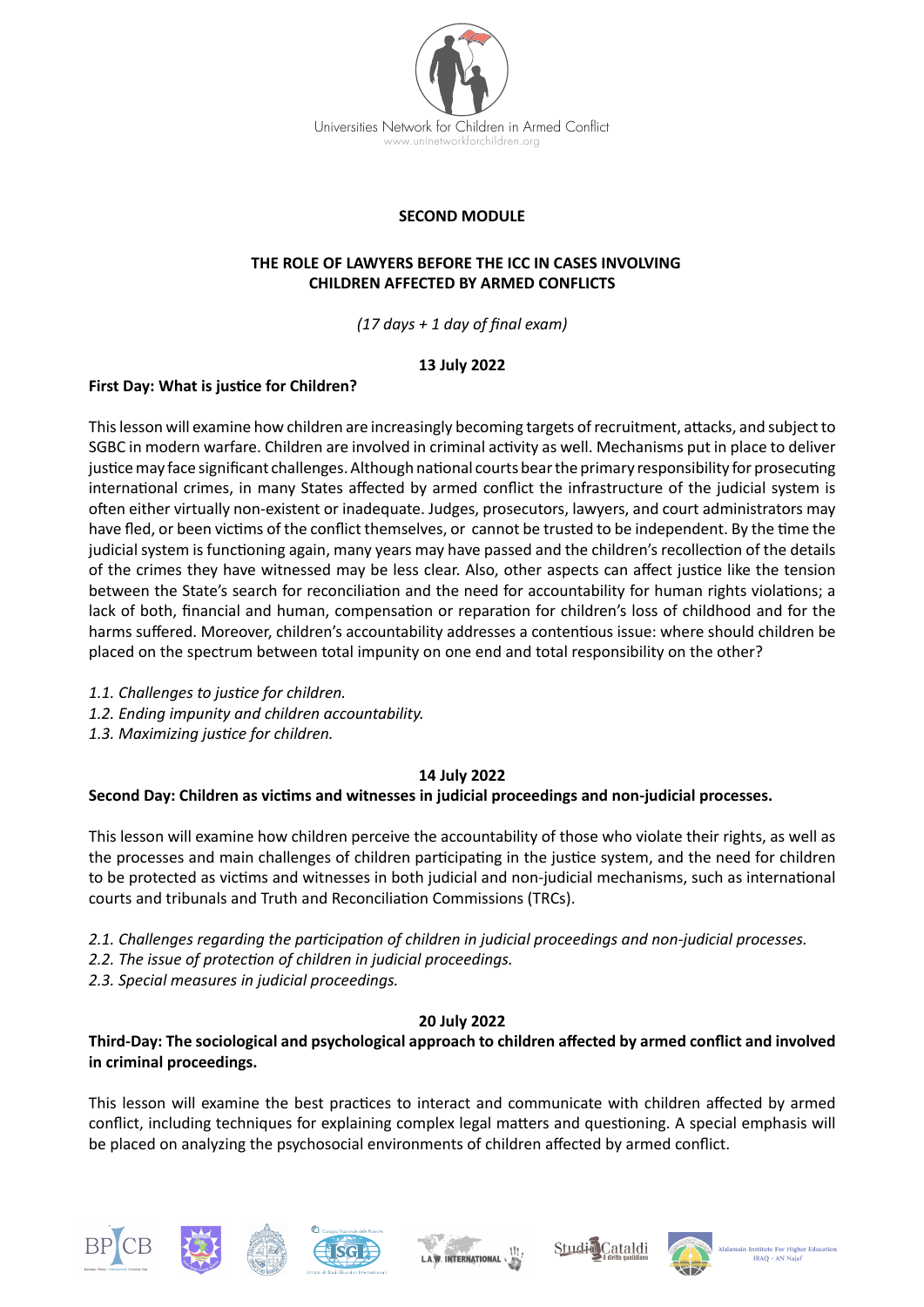

*3.1. Initial contact and interview with children.*

*3.2. Treatment of children during proceedings and the best interest of the child (art. 12 of the Convention on the Rights of the Child).* 

*3.3 The rights of the child during judicial proceedings and the concept of a child-friendly justice.*

# **21 July 2022**

# **Fourth Day: Simulation**

# **27 July 2022**

### **Fifth Day: Children affected by armed conflict and international justice. Accountability mechanisms at the international level.**

This lesson will examine how, over the last 20 years, the international community has established new accountability mechanisms to assist States in putting an end to a widespread culture of impunity. These mechanisms are essentially divided into two types: judicial courts or tribunals, which are formal bodies with established procedures, and more informal, non-judicial settings, like TRCs.

*5.1. Ad hoc tribunals: Children before the ICTY and ICTR.*

*5.2. Hybrid courts: Children before the Special Court for Sierra Leone.*

*5.3. Non-judicial mechanisms.*

### **28 July 2022**

# **Sixth Day: The proceedings before the ICC.**

This lesson will analyze the different stages of the proceedings before the ICC.

- *6.1. Preliminary examination and opening of an investigation.*
- *6.2. The pre-trial stage.*
- *6.3. The trial stage and the reparations proceedings.*
- *6.4. The appeal stage.*
- *6.5. Enforcement of sentence.*

# **14 September 2022**

# **Seventh Day: Crimes within the ICC's jurisdiction against or affecting children.**

This lesson will analyze the elements of the crimes under the Rome Statute targeting and/or affecting children.

*7.1. Conscription, enlistment, and use of children under the age of 15 years to participate actively in hostilities, as war crimes in violation of Articles 8(2)(b)(xxvi) and 8(2)(e)(vii) of the Rome Statute.*

*Forcible transfer of children and prevention of birth, as acts of genocide in violation of Articles 6(d) and 6(e) of the Rome Statute.*

*7.2. Trafficking of children as a form of enslavement constituting a crime against humanity in violation of Articles 7(1)(c) and 7(2)(c) of the Rome Statute.*

*Attacks on buildings dedicated to education and health care, as war crimes in violation of Articles 8(2)(b)(ix) and 8(2)(e)(iv) of the Rome Statute.*

*7.3. Torture and related war crimes and crimes against humanity, in violation of Articles 7(1)(f), 7(1)(k), 8(2) (a)(ii), 8(2)(a)(iii) and 8(2)(c)(ii) of the Rome Statute.*









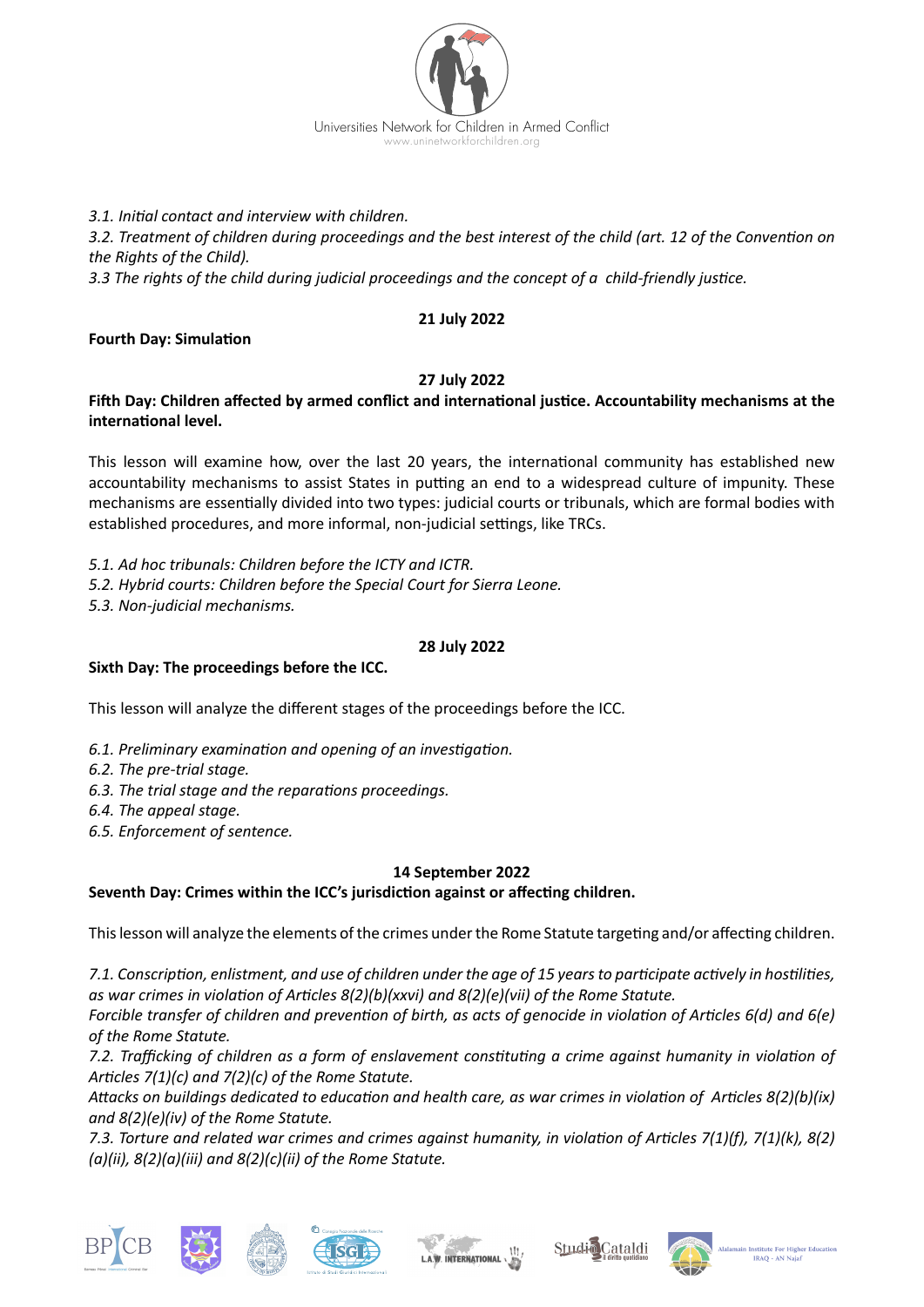

*Persecution as a crime against humanity, in violation of Article 7(1)(h) of the Rome Statute; and Sexual and gender-based violence as war crimes and crimes against humanity, in violation of Articles 7(1)(g), 8(2)(b)(xxii) and 8(2)(e)(vi) of the Rome Statute.*

# **15 September 2022**

# **Eight Day: The ICC mechanism for children victims of international crimes to access justice.**

This lesson will examine how the ICC allows individuals who have suffered harm as a result of any crime within its jurisdiction to participate as victims in the proceedings and the difference with appearing as witness.

*8.1. Victims vs. witnesses.*

*8.2. Victim status.*

*8.3. Participation of children in the proceedings.*

# **21 September 2022**

# **Ninth Day: The legal framework for Counsel before the ICC.**

This lesson will present the legal framework governing the intervention of Counsel before the ICC, analyzing the applicable legal provisions and the legal aid system.

- *9.1. Regulatory framework for Counsel before the ICC.*
- *9.2. The Code of Professional Conduct for Counsel appearing before the ICC.*
- *9.3. The legal aid system before the ICC.*

# **22 September 2022**

# **Tenth Day: The different role of Counsels before the ICC**

This lesson will focus on the different role that Counsel may play in ICC proceedings and the role and mandate of the Office of Public Counsel for Victims (OPCV), with the duty to ensure effective participation of victims in the proceedings, and the Office of Public Counsel for the Defence (OPCD), which provides support and substantive legal assistance to Defence's teams.

- *10.1. Counsel for the Defence.*
- *10.2. Legal Representatives of Victims.*
- *10.3. The Office of Public Counsel for Victims (OPCV) and the Office of Public Counsel for the Defence (OPCD).*

# **28 September 2022**

# **Eleventh Day: Investigation and collection of evidence concerning and from children.**

This lesson will focus on the technical and psychological approach that Counsel should adopt when collecting information and/or undertaking investigation involving children and how to ensure the well-being of children in the process.

- *11.1. Investigation and collection of information and evidence from children.*
- *11.2. Methodologies of investigation and cooperation with national stakeholders.*
- *11.3. Methodologies of interviewing children.*











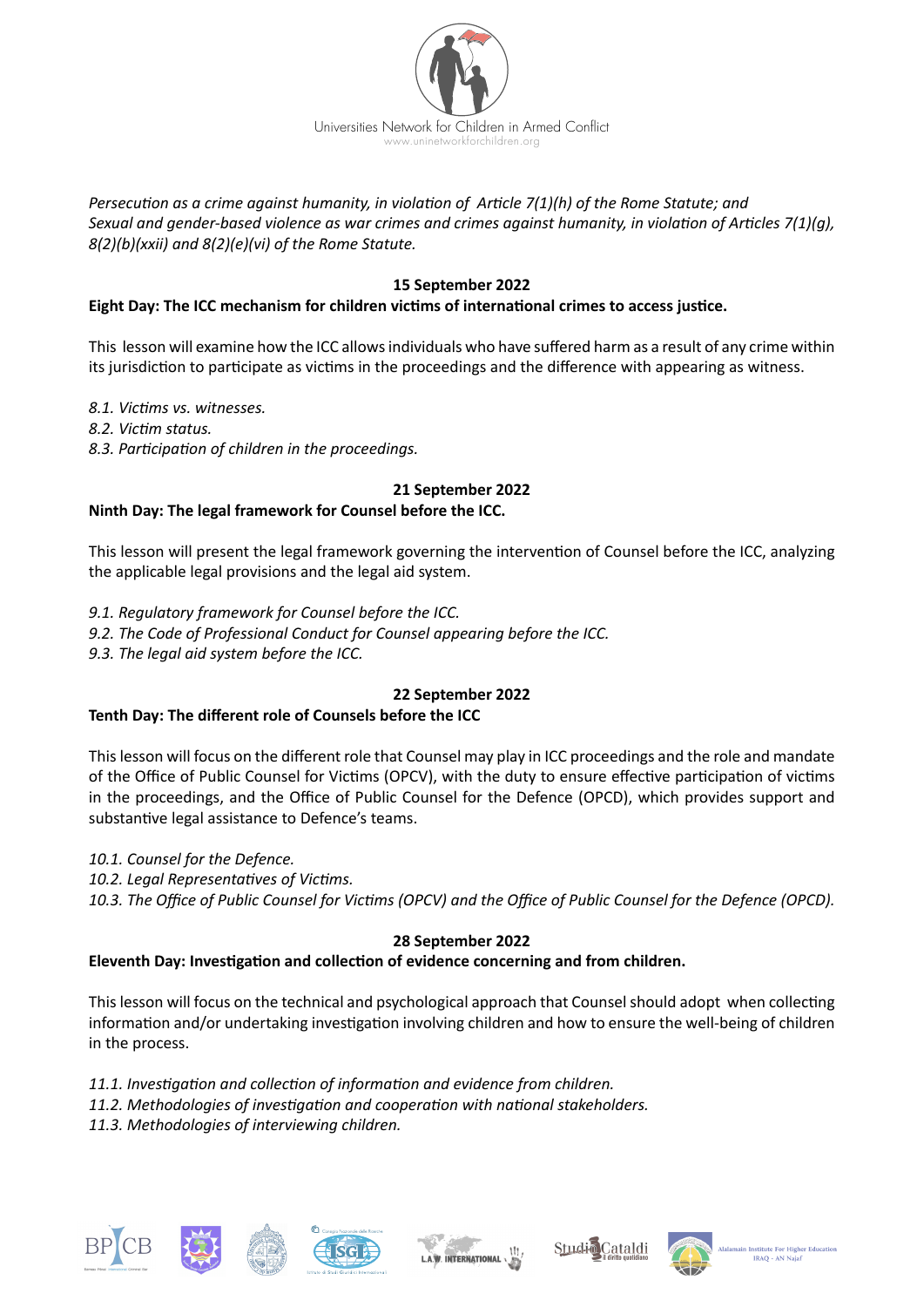

#### **29 September 2022**

**Twelfth Day: Simulation**

### **5 October 2022 Thirteenth Day: The role of Counsel assisting children in ICC proceedings.**

This lesson will analyze the different aspects related to the legal assistance provided by Counsel representing children in ICC proceedings.

*13.1. Presentation of views and concerns during the proceedings. 13.2. The questioning of children during the proceeding. 13.3. Reparations proceedings.*

| Fourteenth Day: Simulation.                     | 6 October 2022         |
|-------------------------------------------------|------------------------|
| Fifteenth Day: Analysis of ICC Case Law.        | <b>12 October 2022</b> |
| <b>Sixteenth Day: Analysis of ICC Case Law.</b> | <b>13 October 2022</b> |
|                                                 | <b>19 October 2022</b> |
| Seventeenth Day: Final Exam.                    |                        |
| Fighteenth Day: Conference                      | 20 October 2022 (TBC)  |

**Eighteenth Day: Conference.**

#### **COURSE FEES**

500 EUROS (incl.VAT) for students, trainee lawyers, and first year lawyers 1.000 EUROS (incl.VAT) for all lawyers

Students coming from disadvantaged areas, will be entitled of discounted rates.











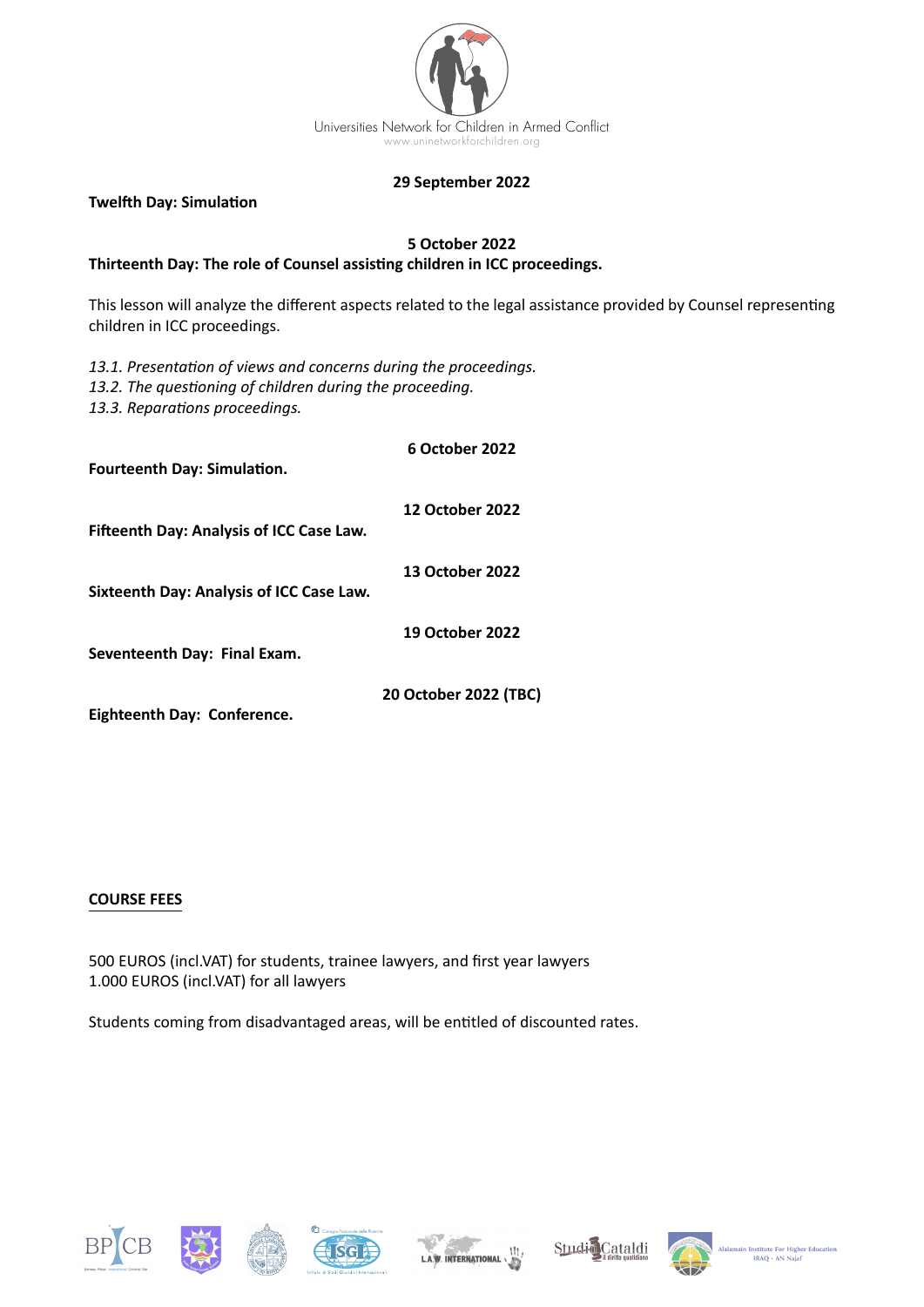

#### **TRAINERS**

Mr Guido ACQUAVIVA, *International Lawyer*

Mr. Ahmed Aubais Neima AL-FATLAWI, *Counsel and Professor of International Criminal Law at University of Kufa (Iraq)*

Ms. Dato' Shyamala ALAGENDRA, *International Criminal Lawyer and former Assistant Director of Public Prosecutions of Fiji* 

Ms Véronique AUBERT, *Save the Children UK and Special Adviser to ICC Prosecutor on Crimes against and affecting Children*

Ms Marta BORDIGNON, *Adjunct Professor of Contemporary Politics of Europe, Politics of the Global Economy, Social Justice and Business and Legal Environment of Business at Temple University, Rome Campus (Italy)*

Ms. Debora CAPALBO, P*ost-Doctoral Research Fellow in International Law with a PhD at Sapienza University of Rome (Italy)*

Ms. Francesca CAPONE, *Associate Professor of International Law at Scuola Superiore Sant'Anna, Pisa (Italy)*

Mr Laura CARPANETO, *Professor of European Union Law at the University of Genoa (Italy)*

Ms Cynthia CHAMBERLAIN, *Legal Officer, Chambers ICC*

Mr. Dragoş CHILEA, *Lawyer Professor of International Law at the University of Tirgu Mures (Romania), President of the International Criminal Bar (ICB)*

Ms Katherine COCCO, *Child Protection Specialist - Children and Armed Conflict (MRM), United Nations Children's Fund (UNICEF)*

Mr Matteo COSTI, *Appeals Counsel, OTP, ICC*

Mr. Francisco COX, *Lawyer, Legal Representative in the ICC Ongwen case and Member of the Independent International Fact-Finding Mission on the Bolivarian Republic of Venezuela*

Mr. Stefano DOMINELLI, *Professor at the University of Genoa (Italy)*

Ms. Jan Marie FRITZ, *Professor at the University of Cincinnati (USA)*

Ms Silvia GISON, *International Humanitarian Advocacy and Policy Officer Save the Children*

Ms. Laura GUERCIO, *Counsel in the ICC List of Counsel, Professor at the University of Perugia, Coordinator UNETCHAC*











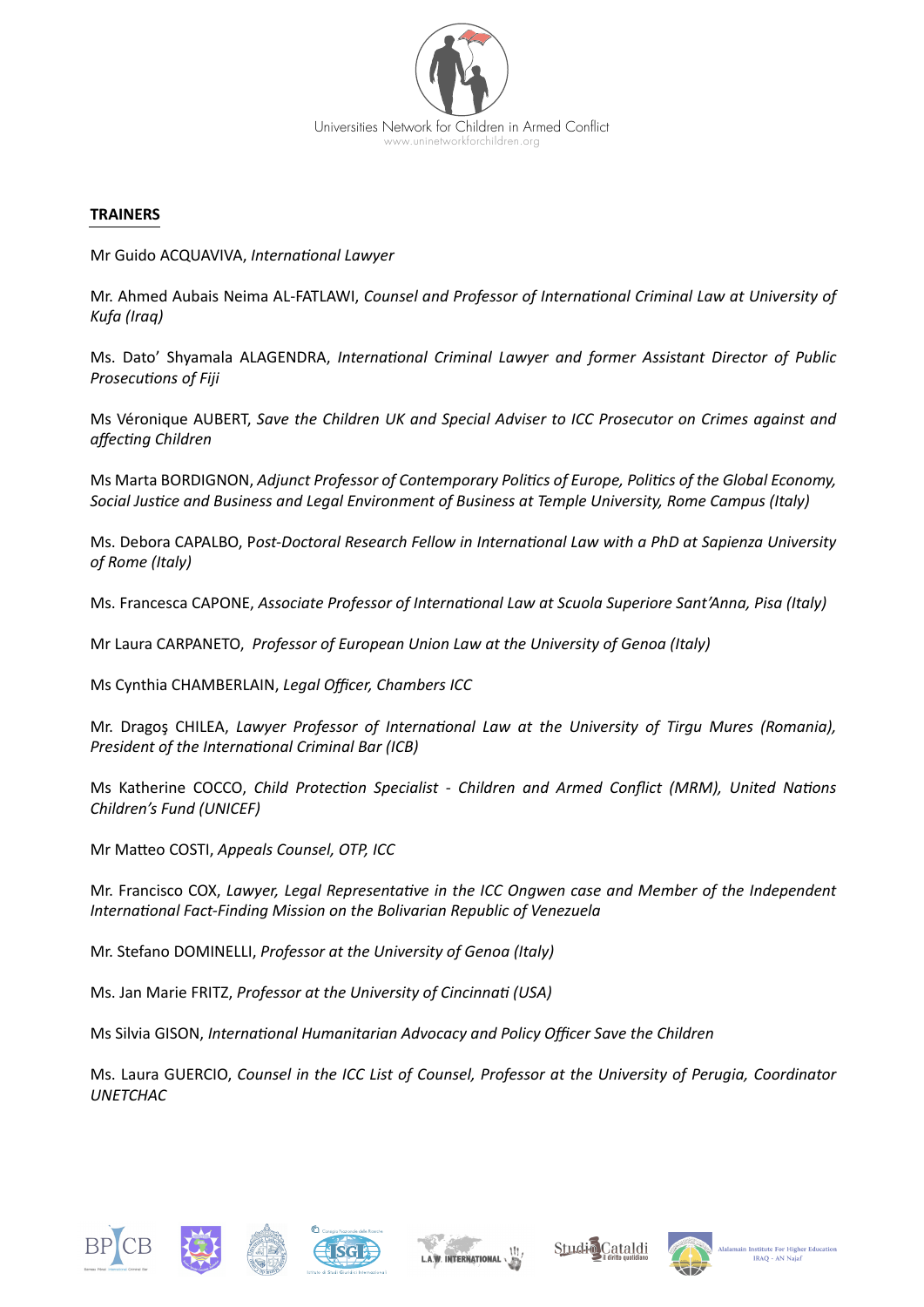

Mr. Sergio MARCHISIO, *Professor Emeritus of International Law at Sapienza University of Rome (Italy)*

Mr. Kito MASIMANGO*, Professor, Counsel, DRC Coordinator of the Coalition for the International Criminal Court* 

Ms. Paolina MASSIDDA, *Principal Counsel, Independent Office of Public Counsel for Victims (OPCV), ICC*

Mr. Gianluigi MASTANDREA BONAVIRI, *PhD in International and Comparative Law / First Secretary, Italian Embassy in the Arab Republic of Egypt* 

Ms. An MICHELS*, Psychologist, Victims, and Witnesses Unit (VWU) ICC Registry*

Ms Jennifer NAOURI, *Lawyer, President of the ICC Bar Association (ICCBA)*

Mr. Gabriël OOSTHUIZEN*, Programme Director of the Institute for International Criminal Investigations (IICI)*

Mr. Marco PEDRAZZI, *Professor of International Law at the University of Milan (Italy)*

Mr. Ljubomir PETRULJESKOV, *Program Lead Eastern Europe and Central Asia at International Development Law Organization (IDLO)* 

Mr. Fausto POCAR, *Professor Emeritus at University of Milan (Italy), former Judge at ICTY, ICTR, and ad hoc Judge at ICTY* 

Mr. Daryn REICHERTER, *Clinical Professor, and Director of the Human Rights in Trauma Mental Health Program at Stanford University (USA)*

Mr. Domenico ROSANI, *Professor at University of Innsbruck (Austria)*

Ms. Silvia SCARPA, *Professor at John Cabot University, Rome (Italy)*

Ms. Anne SCHINTGEN, *Head of the Europe Liaison Office of the Special Representative of the UN Secretary-General for Children and Armed Conflict*

Mrs Julia SLOTH-NIELSEN*, Professor, School of Law, University of Huddersfield* 

Ms Diane TURNER, *QC, International Lawyer*

Mr. Pieter VANAVERBEKE, *Acting Chief of the Counsel Support Section (CSS) ICC Registry*

Ms. Ludovica VETRUCCIO, *Legal Officer, Independent Office of Public Counsel for Victims, ICC*

Ms. Yvonne VISSING, *Professor of Healthcare Studies, at Salem State University*











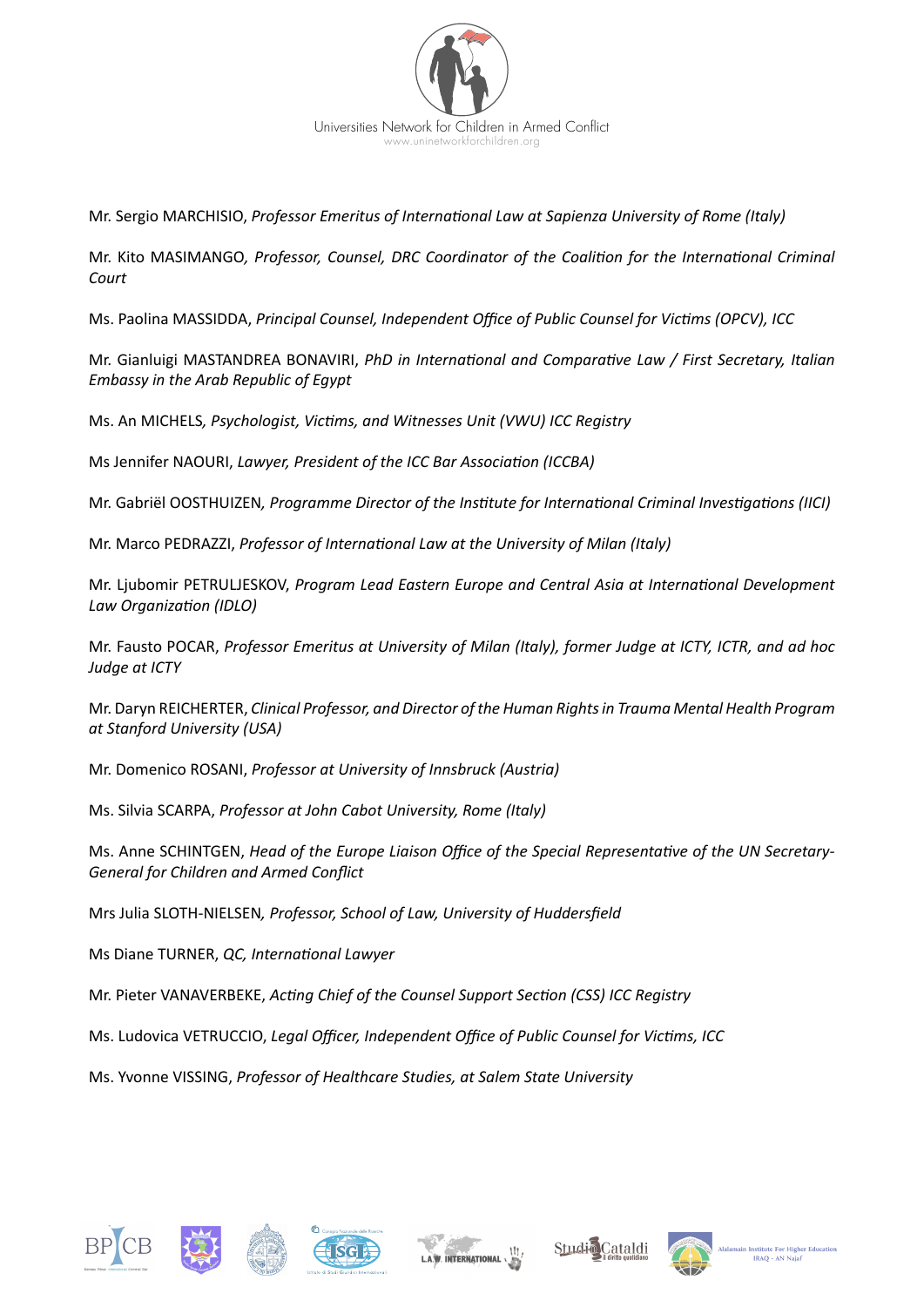

### **TRAINERS' CV**

### **Mr. Guido ACQUAVIVA***, International Lawyer*

Guido Acquaviva (PhD, LLM) is Principal Legal Officer at the Organisation for the Prohibition of Chemical Weapons (OPCW) and has been working on accountability for serious violations of international humanitarian law and human rights for almost 20 years. He joined the ICTY in 2003, where he assisted judges in pre-trial, trial, and appellate proceedings, and has since worked at the Special Tribunal for Lebanon – as Senior Legal Officer and Chef de Cabinet to the President – and to establish the Kosovo Specialist Chambers, where he was Deputy Registrar. He consulted with UNHCR on forced displacement and has published extensively on public international law, international criminal law and humanitarian law.

### **Mr. Ahmed Aubais Neima AL-FATLAWI**, *Counsel and Professor of International Criminal Law at University of Kufa (Iraq)*

Ahmed Aubais Neima Al-Fatlawi holds a PhD in Public International Law from the Higher Institute of Legal Studies at the Lebanese University in 2012 and holds a Diploma of Participation from the Geneva Institute of International Humanitarian Law and Human Rights in 2017. Currently a lecturer at the University of Kufa (Iraq) College of Law, published a number of books on various subjects of International Humanitarian Law and International Criminal Law, as well as prepared and published many of specialized articles in International Criminal Law. In 2018 he was nominated by the International Committee of the Red Cross as an international expert on the revision of the Third Geneva Convention of 1949, as well as expert on the commentary on the Military Guidelines to the Protection of Natural Environment in Times of Armed Conflict in 2019.

# **Ms. Dato' Shyamala ALAGENDRA**, *International Criminal Lawyer and former Assistant Director of Public Prosecutions of Fiji*

Dato' Shyamala Alagendra is a Malaysian lawyer with over 24 years domestic and international criminal law experience. She has served as a Prosecution Trial Lawyer at the International Criminal Court (ICC), Special Court for Sierra Leone and before the Special Panel for Serious Crimes in East Timor. At the SCSL, she worked closely with former child soldiers and led their testimonies in three out of the four trials. During her time as the Assistant Director of Public Prosecutions of Fiji between 2018-2019, she led prosecutions of child rape cases and secured the first life sentence for child rape ever to be imposed in Fiji and the Pacific. She led the investigations into allegations of human rights violations (including killings, torture and sexual violence) by regional peacekeeping troops deployed to Sierra Leone during the conflict and submitted a fundamental rights petition before the Supreme Court in 2018 on their behalf. Some of the victims were children at the time of the violations and some were children born out of rapes by these peacekeepers. This case was featured in a documentary by Al Jazeera

"Peacekillers":https://www.aljazeera.com/programmes/peopleandpower/2018/09/peacekillers-180913060801441.html Between 2016-2017, she successfully represented child victims in cases of historical sexual abuse by foreign clergy in Sierra Leone. Compensation was paid by the Church to the victims including to the children born of those rapes. Most recently, she was the Gender & Child Rights Adviser to the Independent Investigative Mechanism for Myanmar (IIMM) and is presently the Sexual and Gender-Based Crimes Legal Consultant to the OHCHR Sri Lanka accountability project.

She has also represented accused persons as Counsel at the ICC, STL and EULEX Court in Kosovo.











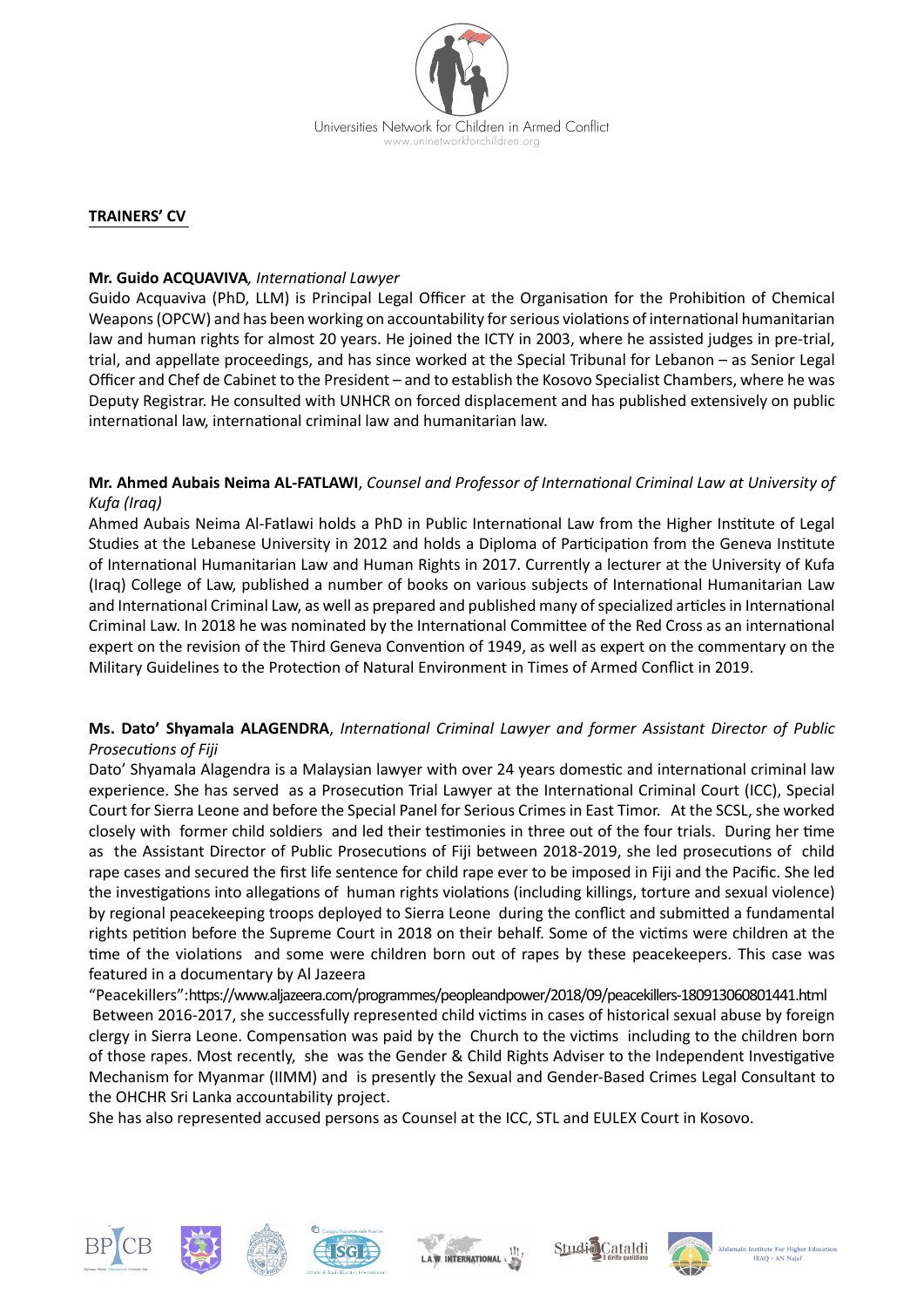

# **Ms. Véronique AUBERT***, Lead on Children and Armed Conflict at Save the Children UK and Special Adviser to the ICC Prosecutor on Crimes against and affecting children*

Véronique Aubert is a senior human rights expert on investigating gross violations against children in conflict, and promoting governments and armed actors' compliance with international law standards. She is the Lead on Children and Armed Conflict at Save the Children UK providing policy analysis and child rights expertise, while leading talks with senior government officials and donors. She recently co-authored with Oxford University the report, Advancing Justice for Children (March 2021), that explores the barriers and solutions regarding accountability for crimes and violations against children in conflict.

She currently also serves as Special Adviser on Crimes Against and Affecting Children to the Prosecutor of the International Criminal Court. Ms Aubert regularly serves as a child rights expert for Justice Rapid Response to investigate international crimes against children and as a member of Technical Advisory Panel for the Global Fund for Survivors of Conflict-Related Sexual Violence.

She previously served as Co-Chair of the Global Coalition to Protect Education from on the development and implementation of the Safe Schools Declaration, and was involved in the publication of the Education under Attack report. She was awarded an OBE in 2021 as a reward for her contribution to protecting children in armed conflict.

#### **Ms. Marta BORDIGNON,** *Adjunct Professor of Contemporary Politics of Europe, Politics of the Global Economy, Social Justice and Business and Legal Environment of Business at Temple University, Rome Campus (Italy)*

Marta Bordignon, Ph.D. in International Law from University of Rome "Tor Vergata" (Italy), with a thesis on the implementation of the UN Guiding Principles on Business and Human Rights through National Action Plans in Italy, Spain and the UK. Currently, Dr. Bordignon is Adjunct Professor of Contemporary Politics of Europe, Politics of the Global Economy, Social Justice and Business and Legal Environment of Business at Temple University, Rome Campus. She is Research Assistant and Member of the Working Group of the Research Project "*The implementation of the UN Guiding Principles on Business and Human Rights by the European Union and its Member States*", coordinated by the International Law and International Relations Department of the University of Seville (Spain). She co- founded the association Human Rights International Corner (HRIC), of which she has been appointed as President in May 2018. Since 2018, she is co-director of the "Business and Human Rights" Summer School. She authored several papers and book's chapters about the implementation at national level of the UN Guiding Principles on Business and Human Rights, corporate social responsibility, human rights due diligence, indigenous people rights and human trafficking and modern slavery.

# **Ms. Debora CAPALBO,** *Post-Doctoral Research Fellow in International Law with a PhD at Sapienza University of Rome (Italy)*

Debora Capalbo is Post-Doctoral Research Fellow in International Law with a PhD at Sapienza University of Rome (Italy). Her main research topics focus on the legal aspects of nuclear disarmament; gender and disarmament; protection of children in armed conflict; the WPS Agenda and the UNSC Res. 1325. In 2019, she defended her PhD thesis on the "*Legal Aspects of Nuclear Weapons: from Article VI of the Nuclear Non-Proliferation Treaty to the Treaty on the Prohibition of Nuclear Weapons*" at Sapienza University under the supervision of Prof. Marchisio. In 2015 she took part in the Informal Conference on Disarmament held in Geneva. In 2015, she also attended the 2nd level Master Programme in International Protection of Human Rights, with a final dissertation on "*The Reparations in the System of the International Criminal Court*", and in this context, she did an internship at the International Research Institute "Archivio Disarmo". She is Member of the Universities Network for Children and Armed Conflicts with specific competences for Academic Projects.











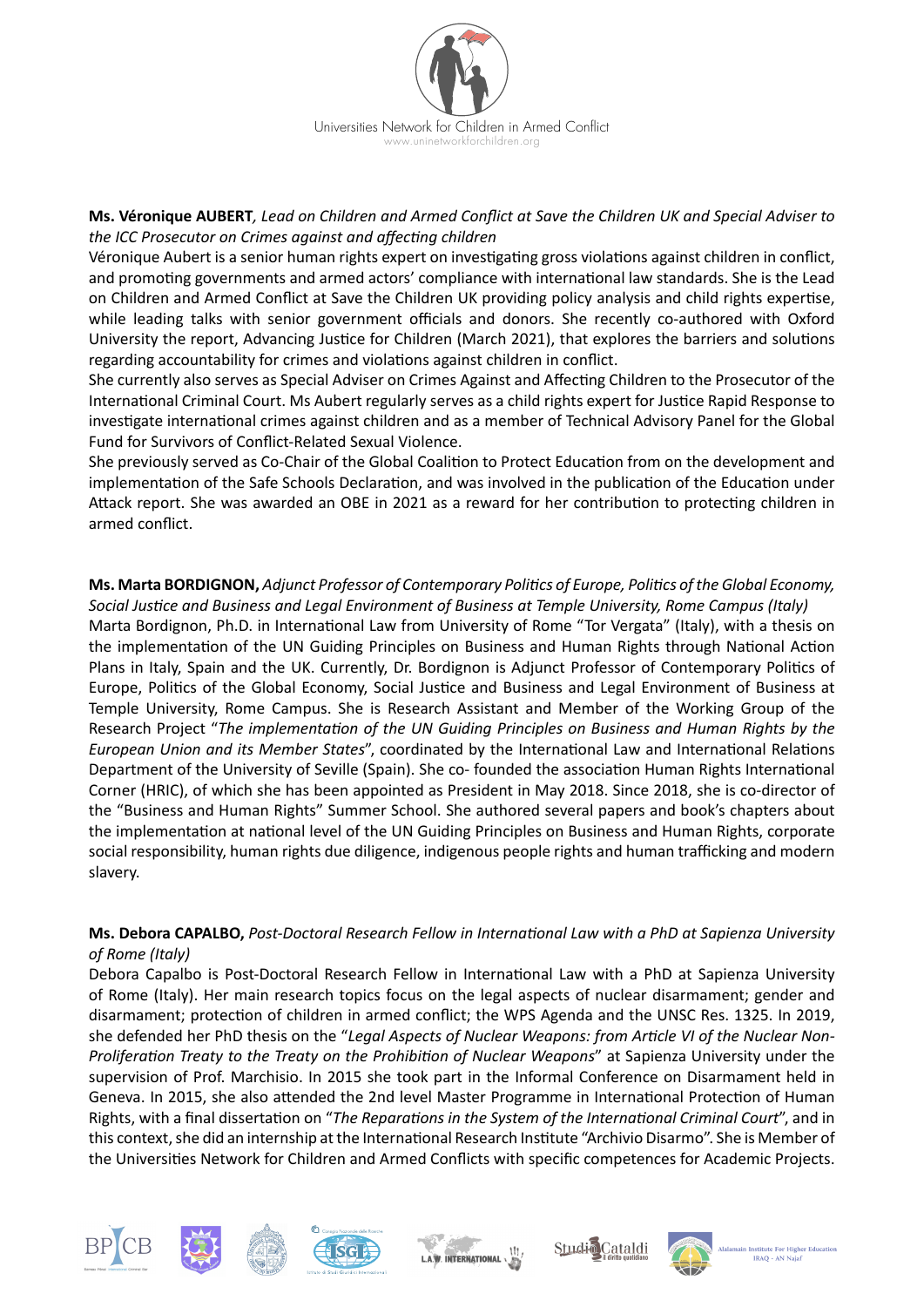

**Ms. Francesca CAPONE**, *Associate Professor of International Law at Scuola Superiore Sant'Anna, Pisa (Italy)* Francesca Capone holds a Law Degree from the University of Naples Federico II and a Joint Ph.D. Degree from the Scuola Superiore Sant'Anna (Italy) and Tilburg University (The Netherlands), earned in October 2013. In 2012-2013 she worked as a research fellow in international law at the British Institute of International and Comparative Law in London. Currently, she is Associate Professor of International Law at the Scuola Superiore Sant'Anna, where from 2018 to 2021 she was Assistant Professor (tenure track position) and from 2014 to 2018 she served as a Research Fellow, lecturer and Coordinator of the Master in Human Rights and Conflict Management. She has been a visiting fellow and guest lecturer at several academic institutions across Europe and beyond, including Leiden University, the Max Planck Institute for Comparative Public Law and International Law and Addis Ababa University. She has undertaken research on a wide range of topics, in particular she has written extensively on children's rights and the protection of vulnerable groups. Her book *Reparations for Child Victims of Armed Conflict: State of the Field and Current Challenges* (Intersentia 2017) won the 2018 Ciardi Prize for the best book in the field of international humanitarian law.

### **Mr Laura CARPANETO,** *Professor of European Union Law at the University of Genoa (Italy)*

Laura Carpaneto, Associate Professor of European Union Law at the University of Genoa, teacher of European Union law, The Law of International Organizations, European Union law and transport policy, European Union law and global challenges at the University of Genoa, author of monographies and articles in the field of EU law. She has participated to research projects at EU at national level and has coordinated some of them. She presently involved in projects on private international law aspects of family matters. Her favorite research field is international and EU child law.

# **Ms. Cynthia CHAMBERLAIN**, *Legal Officer, Chambers ICC*

Costa Rican lawyer, She has worked at the ICC as a Legal Officer in Chambers since 2006. Before joining the Court she worked on women's rights in her home country, particularly the presentation of shadow reports before the CEDAW Committee. She has a Ph.D. in Law (Leiden University, 2014). Her research focused on children and the ICC.

# **Mr. Dragoş CHILEA**, *Lawyer Professor of International Law at the University of Tirgu Mures (Romania), President of the International Criminal Bar (ICB)*

Dragoș Chilea is professor at the University of Medicine, Pharmacy, Sciences and Technology "George Emil Palade" of Târgu Mureș (Romania), President of the International Criminal Bar, lawyer in Constanța Bar Association. His career began after graduating from the Faculty of Law within the University of Bucharest, where he also attended a Master's degree. He was awarded the PhD title for the elaboration of the doctoral thesis entitled "*The Right to Establish Economic Agents in EU Member States*". His legal studies were enriched by courses in Lyon (France) and Athens (Greece) in the European Academy of Public Law. He worked as a prosecutor, Secretary General of the Institution of the Prefect of Constanta County and Prefect of Constanța County, lawyer, vice dean and member of Council of the Constanța Bar Association, president of the International Criminal Bar Council, as well as university professor. He is the author of numerous works published in Romania and abroad and the subjects addressed in his scientific research are: public international law, European law and human rights.

# **Ms Katherine COCCO**, *Child Protection Specialist - Children and Armed Conflict (MRM), United Nations Children's Fund (UNICEF)*

Katherine Cocco has over 20 years of experience in the area of protection, including child protection and has











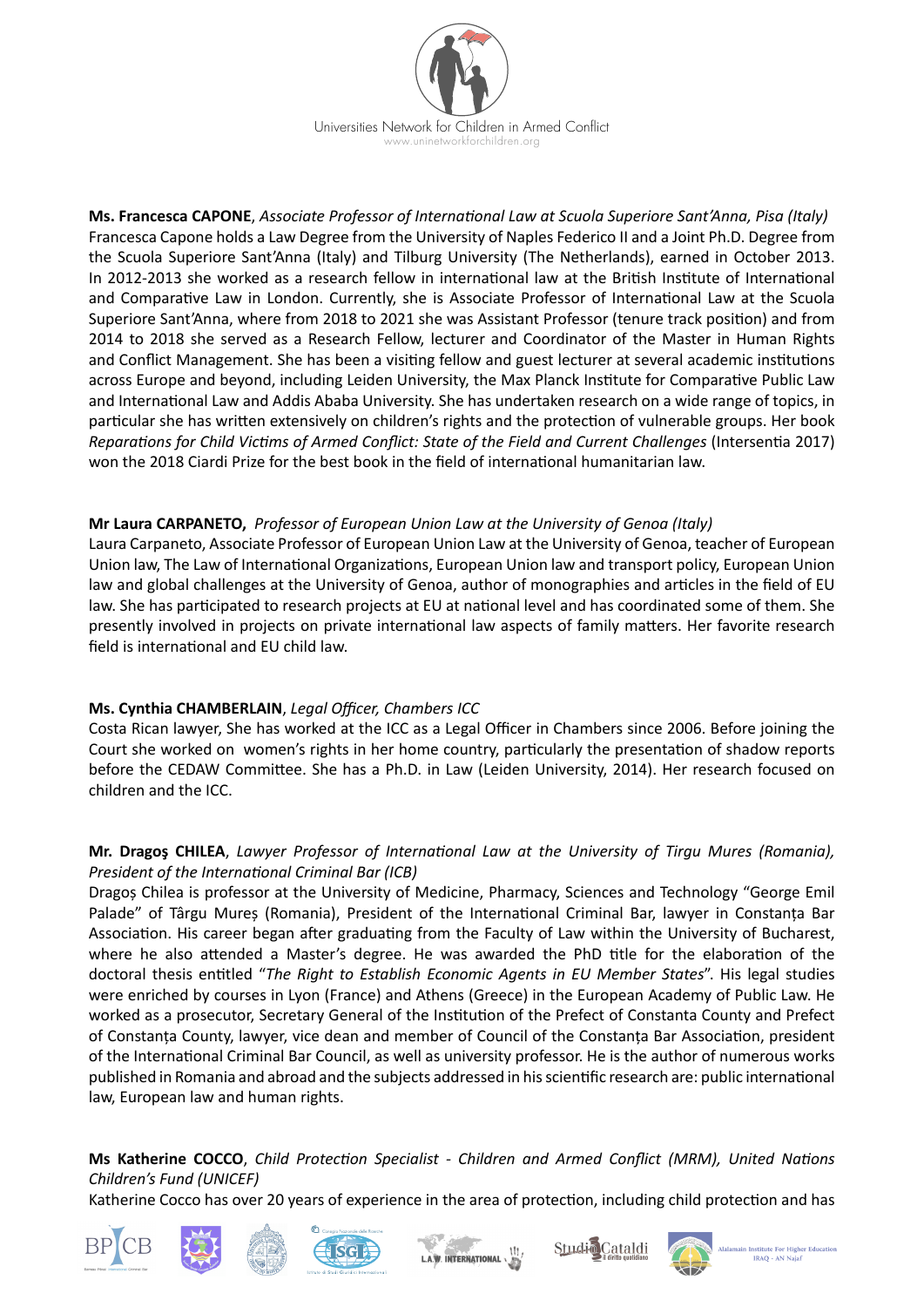

worked with a number of agencies including DPO, UNHCR, and OHCHR, in Kosovo, East Timor and Guinea (Conakry). She currently works with UNICEF as Child Protection Specialist on children and armed conflict, as part of the Global Child Protection in Humanitarian Action Team in NYHQ.In her UNICEF deployments, in the Democratic Republic of the Congo, Sri Lanka and the State of Palestine, she worked as Child Protection Specialist on the children and armed conflict programme, establishing and implementing the monitoring and reporting mechanisms, supporting the emergency response including by coordinating partners in the Child Protection as well as the Mental Health and Psychosocial Working Groups and leading the children access to justice programme. She holds a BA in political Science and a LLM in Human Rights from the University of Carlos III of Madrid (Spain).

# **Mr. Matteo COSTI**, *Appeals Counsel, OTP, ICC*

Matteo Costi works as Appeals Counsel with the Office of the Prosecutor of the International Criminal Court. He previously worked for the European Union Kosovo Special Investigative Task Force (2013-2015) and the Office of the Prosecutor of the International Tribunal for the former Yugoslavia (2005-2013). He began his career as criminal defence lawyer in Italy (2000-2005) where he graduated cum laude at the Bologna University Law School.

### **Mr. Francisco COX**, *Lawyer, Legal Representative in the ICC Ongwen case and Member of the Independent International Fact-Finding Mission on the Bolivarian Republic of Venezuela*

Francisco Cox is a Chilean lawyer from Universidad Diego Portales, he holds an LL.M. from Columbia University where he was a Human Rights Fellow, Harlan Fiske Stone Scholar. He was appointed by the Organisation of the American States (OAS) and the Mexican government as one of the 5 experts to investigate the Ayotzinapa Case. He is also a member of the Fact Finding Mission created by the UN's Human Rights Council. He currently represents victims in the ICC's Ongwen Case.

# **Mr. Stefano DOMINELLI***, Professor at the University of Genoa (Italy)*

Stefano Dominelli holds a Phd in international and European Union law from the University of Genoa, where he currently is Senior researcher and teaches, amongst others, International Humanitarian Law and International Criminal Law.

# **Ms. Jan Marie FRITZ**, *Professor at the University of Cincinnati (USA)*

Jan Marie Fritz, Ph.D., Certified Clinical Sociologist (C.C.S), is a professor in the School of Planning at the University of Cincinnati (USA) and is affiliated with the Department of Sociology and the Department of Women's, Gender and Sexuality Studies. She also is s Distinguished Visiting Professor at the University of Johannesburg (South Africa) and a Visiting Professor at Taylor's University (Malaysia). She is a member of the Executive Committee of the International Sociological Association (ISA), the lead ISA representative to the United Nations, and a member of the Steering Committee of the U.S. Environmental Protection Agency's National Environmental Justice Advisory Council. She also is a member of the Mayor of Cincinnati's Gender Equality Task Force, editor of Springer's Clinical Sociology book series and a member of the Fulbright National Selection Committee for graduate and undergraduate students to Scandinavia. She is a docent at the Harriet Beecher Stowe House in Cincinnati and was recently selected as a Fulbright Specialist (consultant) for a four-year term (2021-2025). She has been a Distinguished Visiting Professor with the Honors College at the University of South Florida, and, for many years, a special education mediator for the state of Kentucky. She











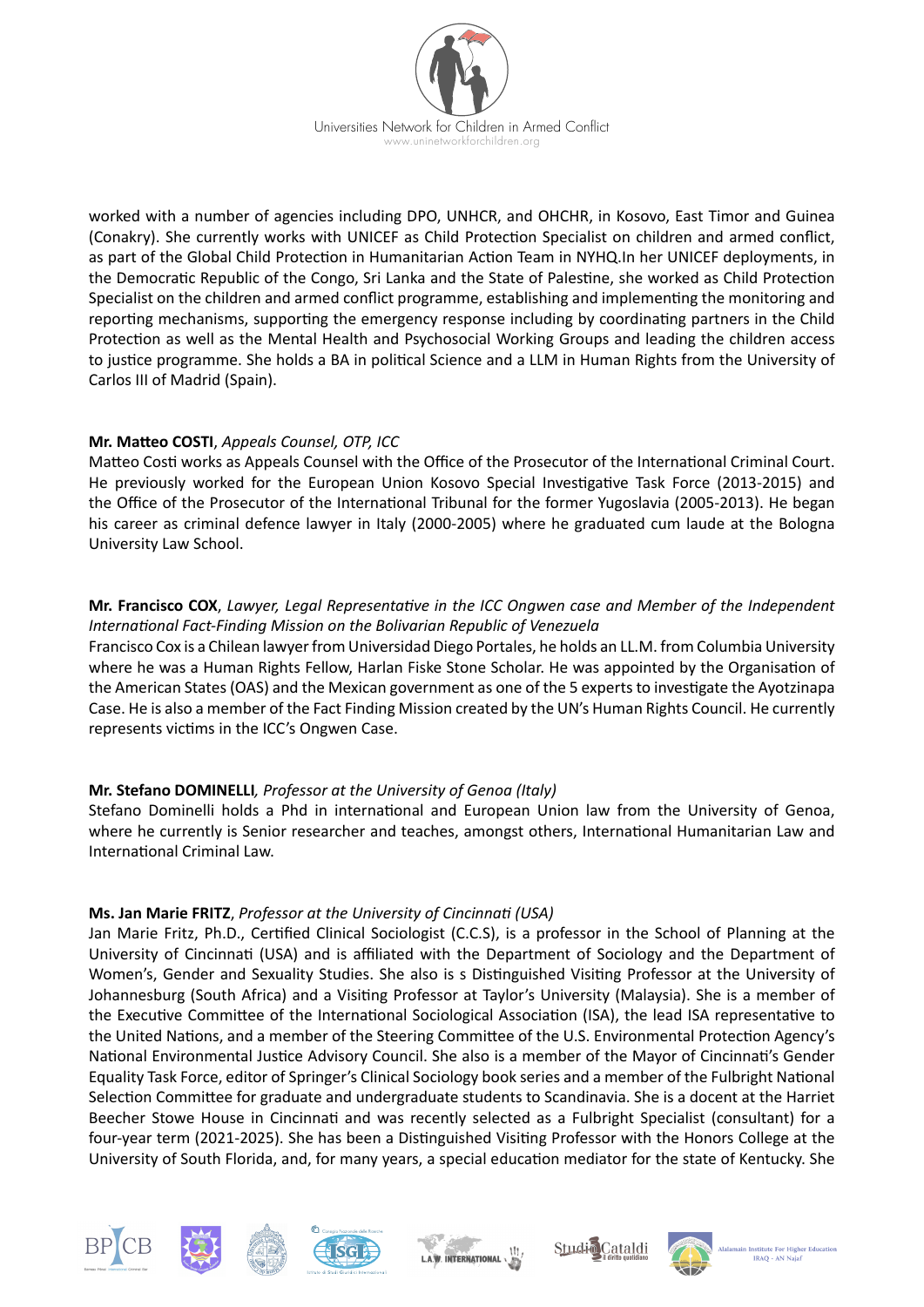

also has been a Fulbright Senior Research Scholar at the Hungarian Academy of Sciences, a Woodrow Wilson Fellow in Washington, D.C., a Fulbright Distinguished Scholar in Human Rights and International Studies at the Danish Institute for Human Rights and a Fulbright-National Science Foundation Arctic Scholar in Iceland. Her work has won a number of awards including the Ohio Mediation Association's Better World Award and the American Sociological Association's Distinguished Career Award for the Practice of Sociology. Her research has been about the national action plans for women and girls that are based on United Nations Security Council Resolution 1325, environmental justice, human rights, inclusion, conflict intervention, mandatory retirement of older adults and the history of clinical sociology. Her most recent publications include: International Clinical Sociology (edited, second edition, 2021); Community Intervention: Clinical Sociological Perspectives (edited with Jacques Rheaume, second edition, 2022); "UNSCR 1325, Action Plans and Protecting Girls When There is Armed Conflict" (in Action Plans and Protecting Girls When There is Armed Conflict," (In Girl Children in Armed Conflict, 2022);"Environmental Injustice and Incarceration: Notes from the United States" (2021); "Nathaniel (Nate) Thurmond" for the National African American Biography (2021); and "Including Migration in Action Plans for Women and Girls: The Micronesian Case" (In Sicurezza e scienze sociali, 2020). Cincinnati City Council's City for CEDAW ordinances resulted from a community effort that began as a class project in one of her courses - Social Justice and the City – at the University of Cincinnati (USA).

### **Ms Silvia GISON**, *International Humanitarian Advocacy and Policy Officer Save the Children*

Silvia Gison, expert in human rights policies, humanitarian law and advocacy, works on children's rights in armed conflicts and humanitarian crisis. In 2014 she has taken a Master degree on International Relations, Peace war and security, followed, in 2015-2016, by a Second Level University Master in Peace Studies: International Cooperation, Human Rights and European Politics with a thesis on Humanitarian Advocacy. She has been with working with Save the Children Italy since 2015, where she currently holds the role of International Humanitarian Advocacy and Policy Officer within the International Programs Department. She supported the drafting of reports and publications on issues related to childhood in contexts of crisis and armed conflict and support advocacy and campaigning initiatives.

# **Ms. Laura GUERCIO**, *Counsel in the ICC List of Counsel, Professor at the University of Perugia, Coordinator UNETCHAC*

Laura Guercio is Lawyer in Rome and Genoa, with experience in other jurisdictions (Great Britain/Republic of Ireland). Professor at the University of Perugia of Sociology of Human Rights and of International cooperation to development. Member of the Council of the European Law Institute in Vienna; Italian Agent of the Management Board of the European Agency for Fundamental Rights (2015- 2020); Secretary General of the Inter-ministerial Committee for Human Rights at the Italian Ministry for Foreign Affairs (2016-2020); Expert for the Human Dimension Mechanism OSCE. Assistant to Counsel (for victims) before the International Criminal Court. Since 2010, Legal Consultant/Expert in international Projects developed in Yemen, Iraq, Iran, Libya, Afghanistan, Swaziland, Kosovo, Jourdan, Palestine.

She holds a Degree of Law, Degree of Political Science and international PHD in Social Science (Trinity College Dublin- Genoa University).

**Mr. Sergio MARCHISIO**, *Professor Emeritus of International Law at Sapienza University of Rome (Italy)* Sergio Marchisio is Professor of International Law at Sapienza University of Rome (Italy) and Scientific Responsible of the project "*Habitability and Social Tipping Points: Scenarios for Climate Migration*" funded under the Horizon 2020 EU programme. Director of the Master Course in International Protection of Human











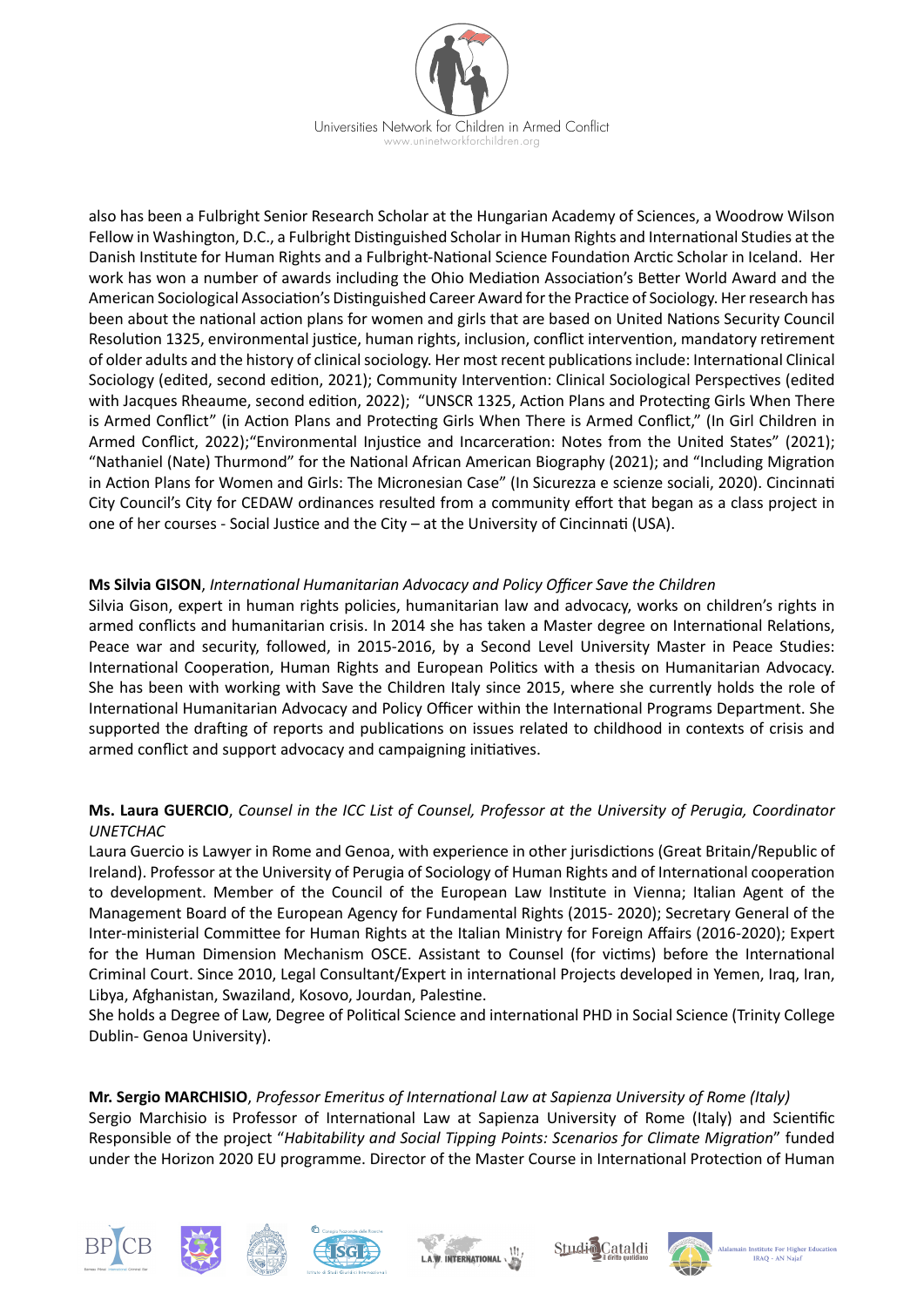

Rights (2005-2020) and Founder of the High Level Training Course on "*Women, Peace and Mediation*". More than 200 publications, full list on iris.uniroma1.it. Italian Delegate to many international conferences, such as the UN Conference on Environment and Development (Rio de Janeiro, 1992), the Conference on the Establishment of an International Criminal Court (Rome, 1998), the 2001 Cape Town Convention on International Interests in High Value Mobile Equipment. Elected Chair of the multilateral negotiations on an ICoC held at the United Nations in New York, in July 2015. Member of the UN Group of Governmental Experts on Outer Space Transparency and Confidence-Building Measures (UNGA Resolution 65/68). In 2018- 19, Member of the UN Group of Governmental Experts on Practical Measures for the Prevention of an Arms Race in Outer Space (UNGA Resolution 72/250).

# **Mr. Kito MASIMANGO***, Professor, Counsel, DRC Coordinator of the Coalition for the International Criminal Court*

Mgr Pax André Marie Kito Masimango, Evêque de la Petite Église Vieille Catholique est de nationalité congolaise démocratique. Il est Titulaire de chaire de droit international dans plusieurs Universités dont l'Université Panafricaine de Conformité en Océanique (UPACO), l'Université Catholique Santae Mariae du Congo (UCSMC) et Université des Sciences appliquées.

Docteur en Théologie Libérale, il s'est spécialisé également en droit Comparé pénal international et ecclésiastique.

Bâtisseur de Paix en Afrique et Acteur Leader de la Société civile, il Coordonne et Préside plusieurs Organisations et Consortiums au niveau national, régional et international, notamment la Fondation Congolaise pour la Promotion des Droits humains et de la Paix (FOCDP) qui est spécialisée à l'accompagnement des victimes des crimes internationaux dans les procédures de la cour pénale internationale, la Coalition Nationale pour la CPI de la République Démocratique du Congo, la Synergie de Plaidoyer pour l'Afrique (SYPLA), la Coalition des ONG pour la Démocratie et la Justice en Afrique (CODJA) et le Réseau International d'Accompagnement des Victimes d'Atrocités (RIAVAT). Il est en sus Initiateur de plusieurs ONG entre autre le Forum des Femmes pour l'Appropriation de la Résolution 1325 du Conseil de Sécurité des Nations Unies (FOFAP - 1325). Maître des conférences, Formateur des formateurs et chercheur en droit, il a participé au Mapping Team en RDC comme Assistant aux droits de l'homme et Spécialiste en Justice transitionnelle. Il dispose aussi d'une spécialisation en Didactique de Droit international des droits de l'homme.

# **Ms. Paolina MASSIDDA**, *Principal Counsel, Independent Office of Public Counsel for Victims (OPCV), ICC*

Paolina Massidda is the Principal Counsel of the independent Office of Public Counsel for Victims (OPCV) at the International Criminal Court (ICC) since its creation in 2005. In this capacity she has represented victims in the proceedings before the Court in almost all situations and cases, gaining a specific experience in gender crimes and crimes against or affecting children, victims' rights and in handling cases with high numbers of victims involved. She is currently representing victims in the *Ongwen* and in the *Yekatom and Ngaïssona* cases; in the *Lubanga* and *Katanga* reparations proceedings; in the *Gaddafi, Kony* and *Simone Gbagbo* cases, as well as in the situations of the Registered Vessels, the *Islamic Republic of Afghanistan*, the *State of Palestine* and the *Bolivarian Republic of Venezuela I*. Before joining the Court, she practised before national and international tribunals, representing accused and victims.

She worked as Legal Adviser for the International Federation of the Red Cross and the International Committee of the Red Cross and participated as expert in several European Union training programmes for judges and lawyers. Member of the Genoa Bar (Italy) since 1992, she is specialised in human rights and international humanitarian law, and holds a LL.M. in international criminal law. She is founding member of the International Criminal Court Bar Association (ICCBA) where she has served in the Executive Committee,











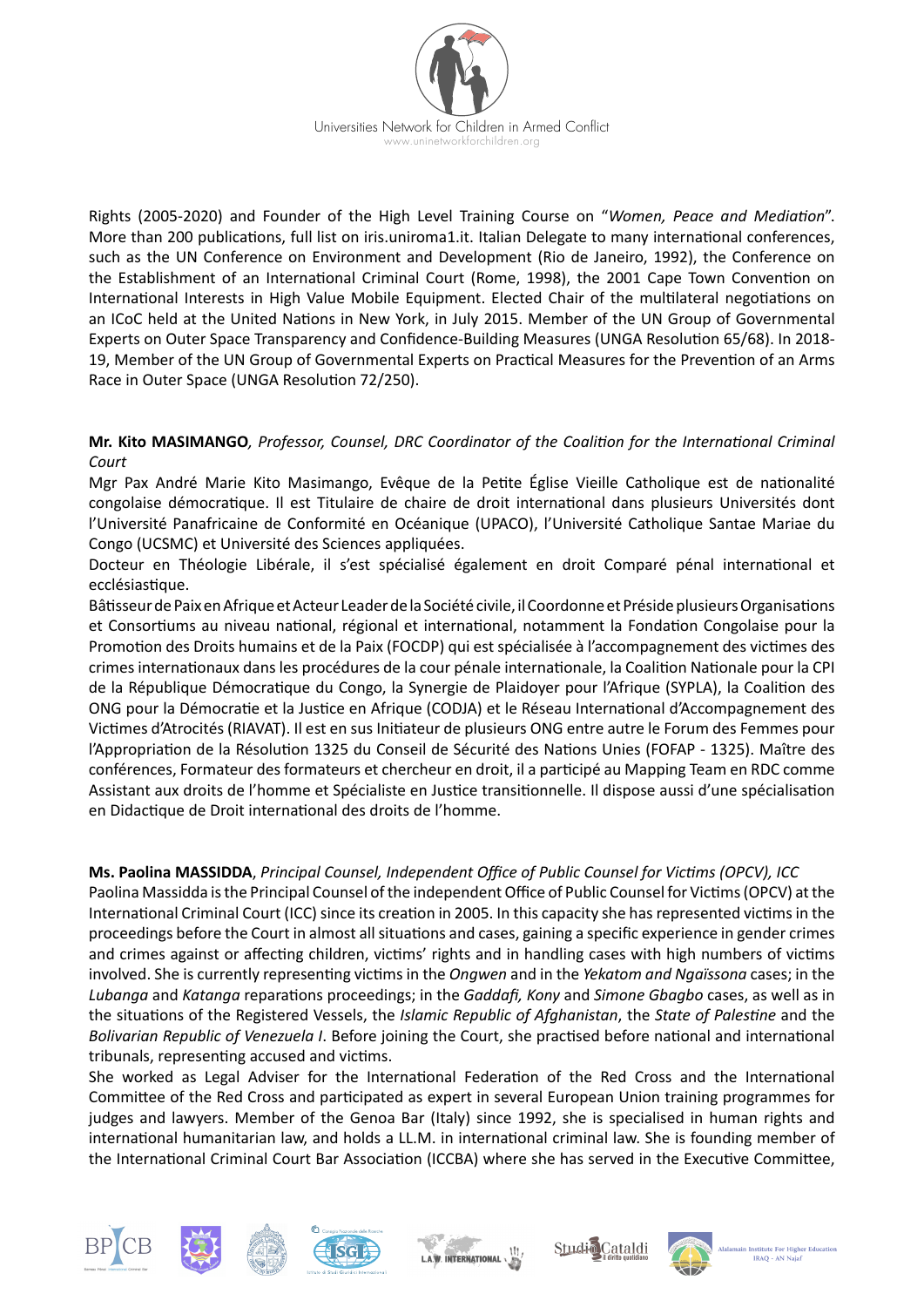

the Victims Committee and the Professional Standards Advisory Committee. She has published extensively on matters related to international criminal law and the rights of victims. She is Member of the Universities Network for Children and Armed Conflicts.

# **Mr. Gianluigi MASTANDREA BONAVIRI***, PhD in International and Comparative Law / First Secretary, Italian Embassy in the Arab Republic of Egypt*

Gianluigi Mastandrea Bonaviri, Italian Diplomat, First Secretary at the Embassy of Italy in Il Cairo, Egypt. Deputy Head of the Human Rights and International Humanitarian Law Office in the Italian Ministry of Foreign Affairs and International Cooperation (2016-2020). Italian delegate to the 33rd International Conference of the Red Cross and the Red Crescent (2019). PhD in Public, Comparative and International Law, Sapienza University of Rome (Italy). Current collaborator of the Chair of International and European Diplomatic and Consular Law, Sapienza University of Rome (Italy). Expert in International Humanitarian Law. Winner of the First Award in the 14th edition of the annual McGill Graduate Law Conference, Canada, with the research paper: "*Urban Warfare and Cultural Heritage: Current Challenges and Future Perspectives*" (2021). Selected as speaker in the Critical Legal Conference 2021, University of Dundee, Scotland, September 2021, with the speech: "*Bringing International Humanitarian Law Home in Central and Eastern Europe: The Case Studies of Poland, Bulgaria and Romania*". Recent publications on Covid-19 and International Humanitarian Law.

# **Ms. An MICHELS***, Psychologist, Victims, and Witnesses Unit (VWU) ICC Registry*

An Michels is a clinical psychologist with an additional degree in family- and systemic psychotherapy. As the Psychologist/Trauma Expert of the Victims and Witnesses Section of the International Criminal Court and Head of the Section's Psychosocial Support Team, she is responsible for guidance in relation to the protection of psychosocial well-being of witnesses and victims interacting with the Court. She also advises the Court on the development of survivor-centred approaches; on issues related to mental health, trauma and sexual and gender-based violence. The mandate of the team of psychologists based in The Hague and in the field is to focus on preventing psychological harm as a result of witnesses' and victims' involvement with the ICC, providing psychological and other assistance as well as to facilitate testimony of vulnerable witnesses. Under Ms Michels' guidance various tools, protocols and policies were developed shaping the ICC's protection and support of vulnerable witnesses and victims.

Prior to joining the ICC in 2009, An Michels was responsible for the psychosocial team at the Witnesses and Victims Support Section of the Special Court for Sierra Leone in Freetown. She further served as a Clinical Psychologist and Project Coordinator for Doctors Without Borders in Rwanda, Burundi and Indonesia where her work focused on the development of psychosocial support methodologies for victims of war, in particular victims of sexual and gender-based violence and former child soldiers. She also worked as a consultant and researcher for UNICEF, WFP, OHCHR, UNODC and various INGO's on topics related to war-related trauma, CRSV, prevention of SEA and the role of vulnerable witnesses in transitional justice mechanisms. She wrote several articles and book-contributions on the topic and is currently a visiting researcher at the Amsterdam Laboratory for Legal Psychology at the VU University Amsterdam.

# **Ms. Jennifer NAOURI**, *Lawyer, President of the ICC Bar Association (ICCBA)*

Jennifer Naouri is currently President of the ICC Bar Association (ICCBA) which serves as a collective voice for independent Counsel and Support Staff appearing at the ICC. At the ICC, she is Lead Counsel for Mahamat Saïd and Co-Counsel for President Gbagbo – who was acquitted of all charges – and she serves in the same capacity in the Defence team of Félicien Kabuga at the MICT. She has over a decade of experience working











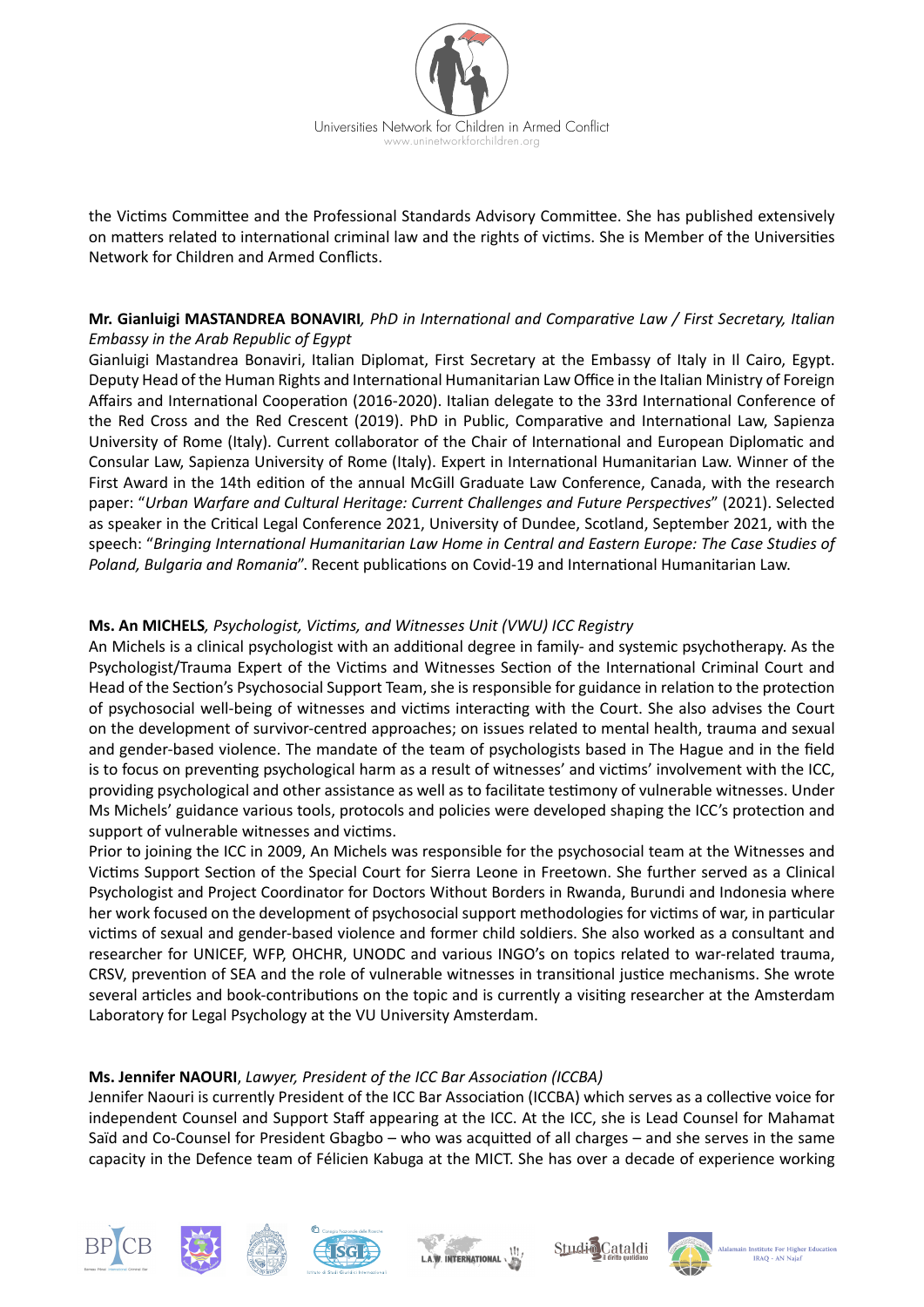

in multinational organisations, in particular before international courts and tribunals (ICTR, ICTY ECCC, ICC, MICT) and domestic or regional courts, concerning matters of international criminal law (ICL), international humanitarian law and human rights. Jennifer has acted both as Defence Counsel and legal representative for victims in complex international criminal cases involving genocide, crimes against humanity, war crimes, terrorism and sexual violence.

She is co-founder of SILC (Strategic International Legal Consulting), a consultancy firm specialized in ICL, human rights, advocacy training and capacity building.

**Mr Gabriël OOSTHUIZEN**, *Programme Director of the Institute for International Criminal Investigations (IICI).* Gabriël Oosthuizen is the Programme Director of the Institute for International Criminal Investigations (www. iici.global). He is IICI's lead on the Murad Code project (www.muradcode.com) which aims to ensure the the documentation and investigation of systematic and conflict-related sexual violence is survivor/victimcentred, ethical and effective. Gabriel also leads IICI's capacity-building and other work on the investigation of international crimes and grave human-rights violation affecting children. Specialised in the field of international criminal law, his earlier legal advisory, training and management positions include Chief of Party of the Uganda Project of the Public International Law & Policy Group. Gabriël also was the Executive Director of the NGO International Criminal Law Services (ICLS); Head, Legal Unit, UN mission in Kosovo (UNMIK); and Associate Legal Officer, Chambers, UN International Criminal Tribunal for the former Yugoslavia (ICTY). He has edited and written books, academic and NGO publications, and consulted on various areas of law, and on international and southern African affairs. He holds an LLB from the University of Pretoria (South Africa) and an LLM in Public International Law cum laude from the University of Leiden (Netherlands).

# **Mr. Marco PEDRAZZI***, Professor of International Law at the University of Milan (Italy)*

Marco Pedrazzi holds a Law degree cum laude from the University of Milan (Italy), and a PhD ("Dottore di ricerca") in International Law. He is Full Professor ("professore ordinario") of International Law, Department of International, Legal, Historical and Political Studies, University of Milan (Italy) since 2001. Head of Study Programme, Bachelor's Degree in International Politics, Law and Economics, University of Milan, since 2019. Chairman, Ethics Committee, University of Milan, 2015-2021. Member of the International Institute of Humanitarian Law (IIHL), the Italian Society of International Law (SIDI), the International Law Association (ILA), Space Law Committee, the European Centre for Space Law (ECSL). Author of various publications in international human rights law, international law of armed conflict, international space law, arms control law and other areas of international law and EU law. Lecturer in various Italian and foreign universities.

# **Mr. Ljubomir PETRULJESKOV**, *Program Lead Eastern Europe and Central Asia at International Development Law Organization (IDLO)*

Ljubomir Petruljeskov is a Program Lead at the International Development Law Organization and Weinstein JAMS International fellow. He has an MBA degree from UBI Belgium. He is responsible for IDLO projects in the Eastern Europe and he is managing the Moldova country Office.

# **Mr. Fausto POCAR**, *Professor Emeritus at University of Milan (Italy), former Judge at ICTY, ICTR, and ad hoc Judge at ICTY*

Fausto Pocar is Professor Emeritus of International Law at the University of Milan (Italy). Since 2017, he is ad hoc Judge at the ICJ. He has been Member of the UN Human Rights Committee under the ICCPR (1984-2000, President 1991-92). He was Judge at the ICTY (2000-2017, President 2005-2008) and Appeals Judge at the











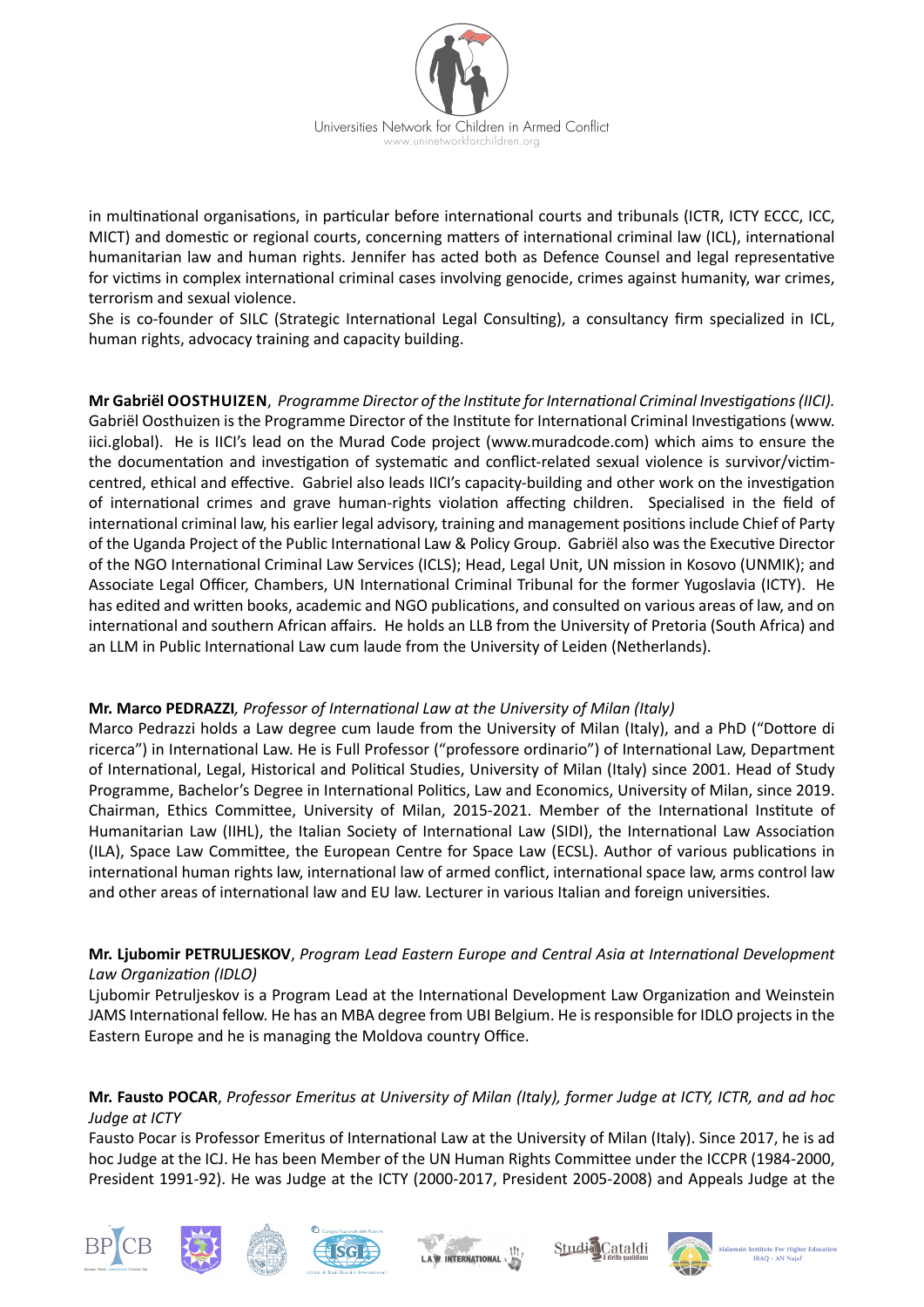

ICTR (2000-2015). Between 2012 and 2019 he was President of the International Institute Humanitarian Law, of which he is Honorary President since 2019. Since 1997, he is Member of the Institut de droit international (Treasurer and Bureau Member since 2001). He was also President pf the Italian Society International Law (2018-2021) and he is ELI Council Member (2019- to date). He is the Founder of Universities Network for Children and Armed Conflicts and Member of the Presidency.

# **Mr. Daryn REICHERTER**, *Clinical Professor, and Director of the Human Rights in Trauma Mental Health Program at Stanford University (USA)*

Daryn Reicherter, M.D., is a Clinical Professor and the director of The Human Rights in Trauma Mental Health Program at Stanford University, School of Medicine's Department of Psychiatry and Behavioral Sciences. He has spent two decades dedicated to providing a combination of administrative and clinical services in cross-cultural trauma mental health. In addition to chairing the Board of Directors for Survivors International, he is the Medical Director of the Center for Survivors of Torture in San Jose, California. He works locally with refugee survivors from around the world. He is involved with the movement for promotion of trauma mental health and human rights issues globally. He is the mental health consultant to the United Nations Investigative Team to Promote Accountability for Crimes Committed by Da'esh/ISIL. He served as consultant to the Documentation Center of Cambodia for the Victims of Torture Project and is a Visiting Scholar at the Sleuk Rith Institute. He has prepared evidence and testimony for the United Nations sponsored Khmer Rouge Tribunal and for the International Criminal Court about victim harm from trauma psychology. He has done more than a thousand evaluations for victims of violence, war crime, and torture. He has published multiple articles, book chapters, and books in trauma psychiatry.

He Reicherter completed his doctorate in medicine at New York Medical College. He completed internship and residency and served as Chief Resident at Stanford University Hospital and Clinics. He is senior faculty at Stanford University, School of Medicine. He is board certified by the American Board of Neurology and Psychiatry.

# **Mr. Domenico ROSANI**, *Professor at University of Innsbruck (Austria)*

Domenico Rosani is a research and teaching associate in the Department of Italian Law at the University of Innsbruck (Austria), Sector of Criminal Law. He previously worked for the EU Fundamental Rights Agency, the EU's centre of expertise providing human rights advice to Union's institutions and national governments. Domenico has amply published on comparative criminal law, human rights, and international law. Currently, he is focusing on the criminal relevance of children's activities from a comparative, international and European law perspective. He is member of various commissions and international research projects, working e.g. on the EU Guidelines on promoting compliance with international humanitarian law, or the introduction of a crime of 'ecocide'. He carried out different research stays as a visiting scholar at leading European institutions, and is a member of the Italian Chamber of Journalists.

#### **Ms. Silvia SCARPA**, *Professor at John Cabot University, Rome (Italy)*

Silvia Scarpa is Associate Professor of International Relations at John Cabot University of Rome (Italy). Between 2013 and 2019 she also taught International Law at LUISS Guido Carli University of Rome. She has delivered lessons at the undergraduate, graduate and professional level at various institutions, including, inter alia: the Scuola Superiore Sant'Anna of Pisa, the University La Sapienza of Rome, the American University of Rome, the Scuola Ufficiali Carabinieri of Rome, and the Centre of Excellence for Stability Police Units (CoESPU) of Vicenza.











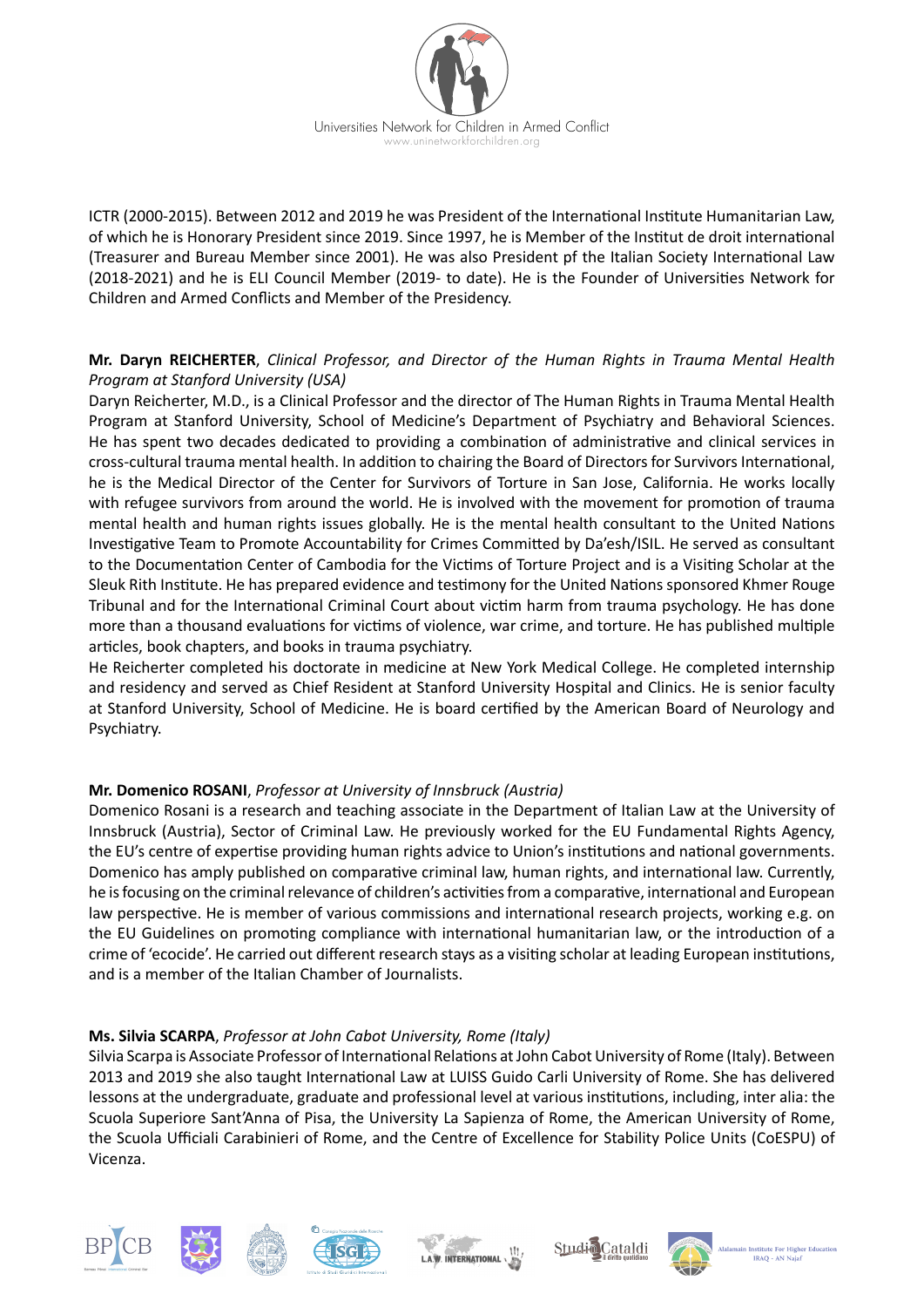

She also worked as a consultant at the Italian Office against Racial Discrimination (UNAR) of the Presidency of the Council of Ministers, the Directorate General Justice and Consumers (JUST), the Research Executive Agency (REA) and the Directorate General Migration and Internal Affairs (HOME) of the European Commission, and the International Development Law Organization (IDLO). Finally, she is the author of the monograph Trafficking in Human Beings: Modern Slavery (Oxford University Press, 2008), of the manual An Introduction to International Human Rights Standards for Law Enforcement Authorities (UniversItalia, 2012), of the European Parliament's Study on Contemporary Forms of Slavery (European Union, 2018) and of scholarly articles published in relevant journals and edited collections.

### **Ms. Anne SCHINTGEN**, *Head of the Europe Liaison Office of the Special Representative of the UN Secretary-General for Children and Armed Conflict*

Anne Schintgen is currently the Head of the Brussels based Europe Liaison Office of the Special Representative of the UN Secretary-General for Children and Armed Conflict. The Liaison Office covers the Special Representative's relations with the EU, NATO and Geneva based UN human rights mechanisms and partners. She previously served as a Political Affairs Officer with the Special Representative for Children and Armed Conflict in New York covering amongst others Somalia, South Sudan, and the Democratic Republic of the Congo. Prior to this Anne worked for the Luxembourg Ministry of Foreign Affairs including in New York as a Counsellor during Luxembourg's membership in the UN Security Council and in Ouagadougou as the Deputy Head of Luxembourg's Embassy to Burkina Faso and Niger. She was also in charge of Luxembourg's development cooperation with Mali and Senegal at the Ministry for Development Cooperation and Humanitarian Affairs. Anne holds an LLM in International Humanitarian Law and Human Rights from the Geneva Academy of International Humanitarian Law and Human Rights and an LLM in United Nations Law from the University of Glasgow.

# **Mrs Julia SLOTH-NIELSEN***, Professor, School of Law, University of Huddersfield*

Prof Julia Sloth-Nielsen is a professor at the University of Huddersfield, since October 2021. Prior to this, she was a senior professor at the University of the Western Cape, and from 2013-2021, Professor of Children's Rights in the Developing World at the University of Leiden. Shas has authored more than 200 articles and chapters in her fields of interest, which include international children's rights, international family law, juvenile justice and the implementation of the African Charter on the Rights and Welfare of the Child. In 2015, she co-hosted an international workshop to assist the ICC prosecutors to discuss the ICC Policy on Children, which was issued in 2016. Whilst a member of the African Committee of Experts on the Rights and Welfare of the Child (2011-2016) she conducted field missions to northern Uganda and to South Sudan to investigate the position of children caught up in armed conflict. She has worked extensively in children's rights projects in South Arica and elsewhere in Africa.

# **Ms. Diane TURNER**, *QC, International Lawyer*

Diane Turner was called to the Bar in 1983 and obtained a Masters of law at King's College, London in 1986. She worked for a decade in British Columbia as a Crown prosecutor and policy lawyer focusing on initiatives to address violence against women and children. In private practice since 1996 she has launched dozens of civil claims for clients who were sexually assaulted and traumatized, including some who spent countless years in Canadian Indian residential schools. She acted for an association of victim serving agencies in a Coroner's Inquest in 2008/2009 involving the deaths of a child and 4 other family members. Her efforts in that case, as well as a paper she co-authored, "Keeping Women Safe" helped prompt improvements in the justice system response to intimate partner violence. Diane received a Queen's Counsel designation by the Attorney General of British Columbia in December 2011. In 2015 she co-authored a paper identifying flaws in the child











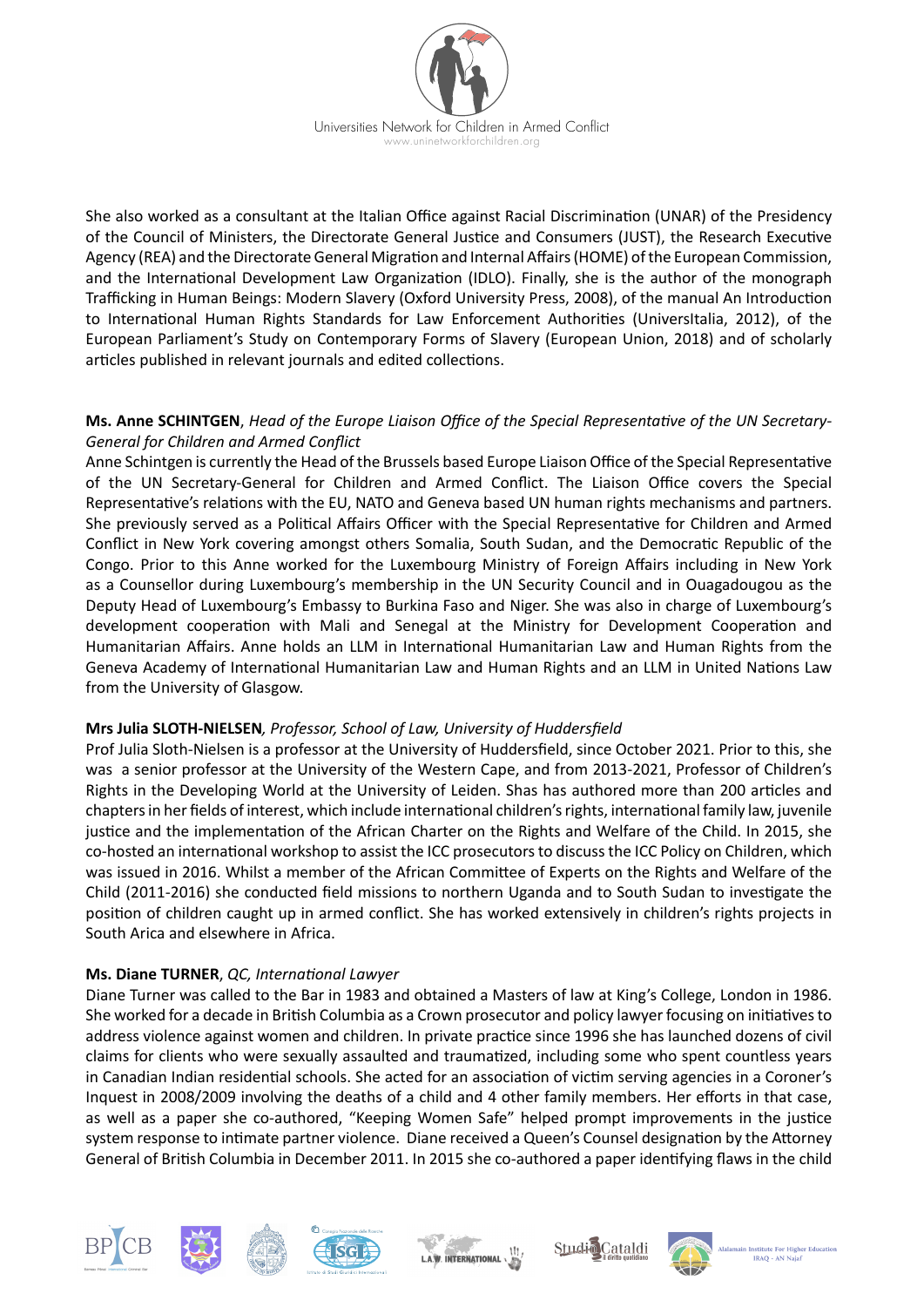

protection system in BC and worked to improve deficiencies in family law and the law of child protection, particularly in respect of Indigenous children. Her most recent court appearance in the BC Court of Appeal in November 2022, was on behalf of citizens attempting to stop the destruction of old growth forests.

As counsel on the list entitled to practice before the International Criminal Court (ICC), Diane was elected to its Disciplinary Board and completed her term as Chair in October 2017. She is currently serving as the Commissioner for the investigation of disciplinary complaints. Diane has spoken and lectured in various forums, often in relation to violence issues, ethics and professionalism. Her teaching posts include Royal Roads University from 2006 to 2013 and the Hague University, Netherlands from 2011 until 2017, where she taught international criminal law, evidence, ethics and advocacy in an international law program.

# **Mr. Pieter VANAVERBEKE***, Acting Chief Counsel Support Section (CSS), Registry, ICC*

 Pieter Vanaverbeke is currently the Officer in Charge of the Counsel Support Section ("CSS") in the Registry of the International Criminal Court (the "Court"). At the CSS, he is responsible for, inter alia, the implementation and application of all aspects of the Court's Legal Aid Policy as well as the 360 degrees service provision to Counsel (and team members) active before the Court.

 Before moving to the CSS in 2015, he has been working at the Court since 2005 in various functions and sections, including the position of Legal Coordinator in the Office of the Director of the Division of Judicial Services as well as a prolonged field deployment to situations before the Court (Democratic Republic of the Congo, Republic of Uganda) from 2006 – 2008. He holds a Master's Degree in International and National Public law.

# **Ms. Ludovica VETRUCCIO**, *Legal Officer, Independent Office of Public Counsel for Victims, ICC*

Ludovica Vetruccio is a lawyer qualified in Italy, and also a member of the ICC Bar Association. She has fifteen years of experience in the national judiciary and in various international jurisdictions, including the ICTR and ICTY, the ECCC and the STL.

She is a Legal Officer at the independent Office of Public Counsel for Victims before the ICC which she joined in 2011. She has been part of the team representing the victims in the *Gbagbo and Blé Goudé* case and in the *Yekatom and Ngaïssona* case. She has previously worked in the *Simone Gbagbo* case and in the situations of the *Registered Vessels* and the *Islamic Republic of Afghanistan*.

She holds a post graduate degree in law from the University of Bologna in Italy, the University of Paris I, Panthéon-Sorbonne in France and the University of Montreal in Canada. She also holds an LL.M. in European Criminal Law from the College of Europe, Bruges, Belgium. Ms Vetruccio is among the authors of the *Manual for Legal Representatives – Representing Victims before the Criminal Court*, published yearly by the Office and she contributed to several publications on international criminal law and the rights of victims.